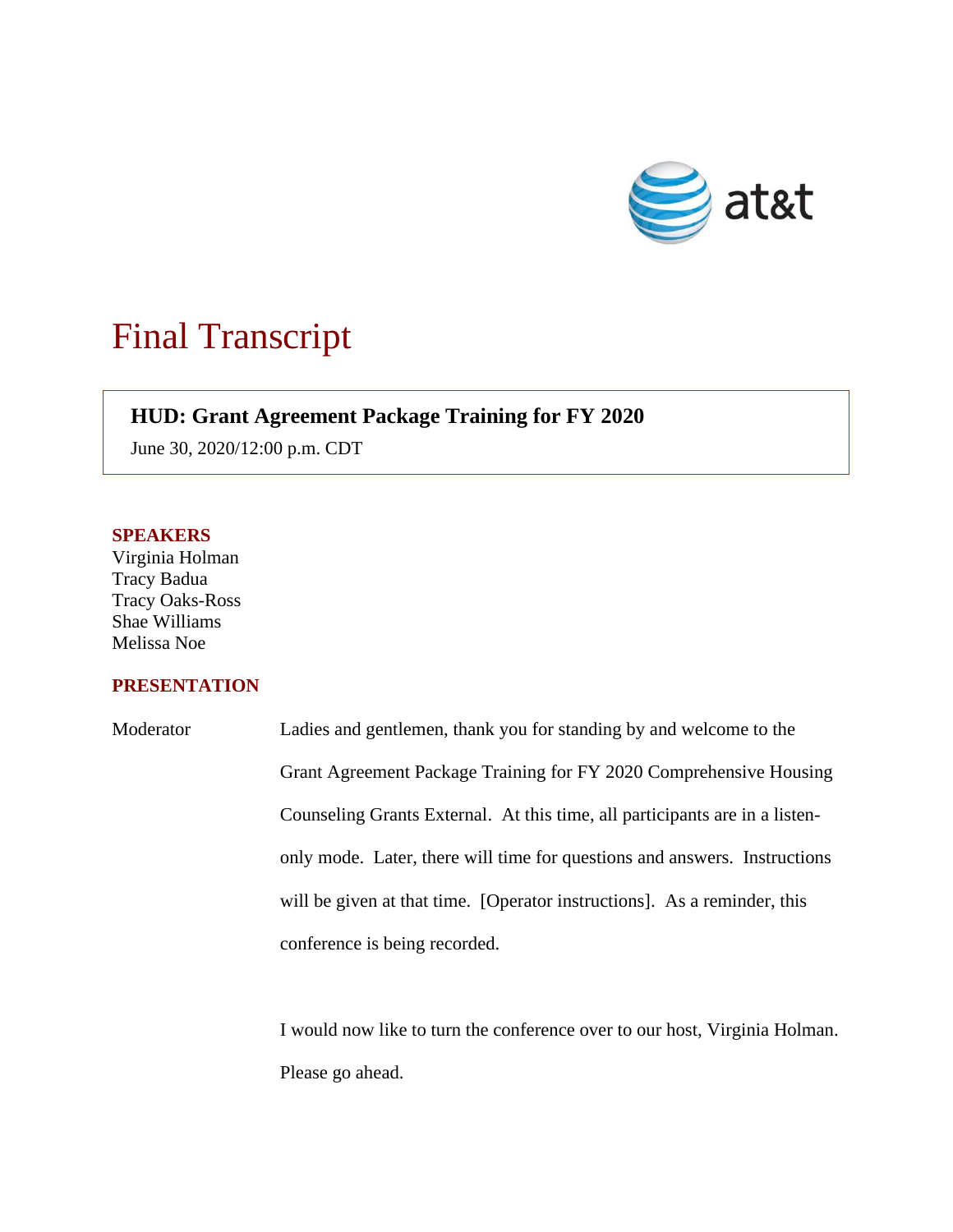Virginia Good afternoon or good morning everyone and welcome to today's really important training on the grant award package for the 2020 Comprehensive Grant.

> Before we get started though I do want to go over some logistics with you. As the operator said, the audio is being recorded. We will be providing an audio replay number along with the PowerPoint and a transcript. Probably within the week they'll be available on HUD Exchange under the Webinars. And the training digest will tell you when that's been updated.

> I did send out the PowerPoint this morning to everybody who had registered, but they're also available in the control panel on the right-hand side of your screen. If you click on the document name you can download it.

> Next slide. We do want to know what your questions are so we have a couple different ways you can ask them today. One, again on the panel on the right-hand side of your screen there's a box that says questions. If you just type your question in, we have staff that are monitoring those. If it's answerable we'll try to answer it through the question box or get back to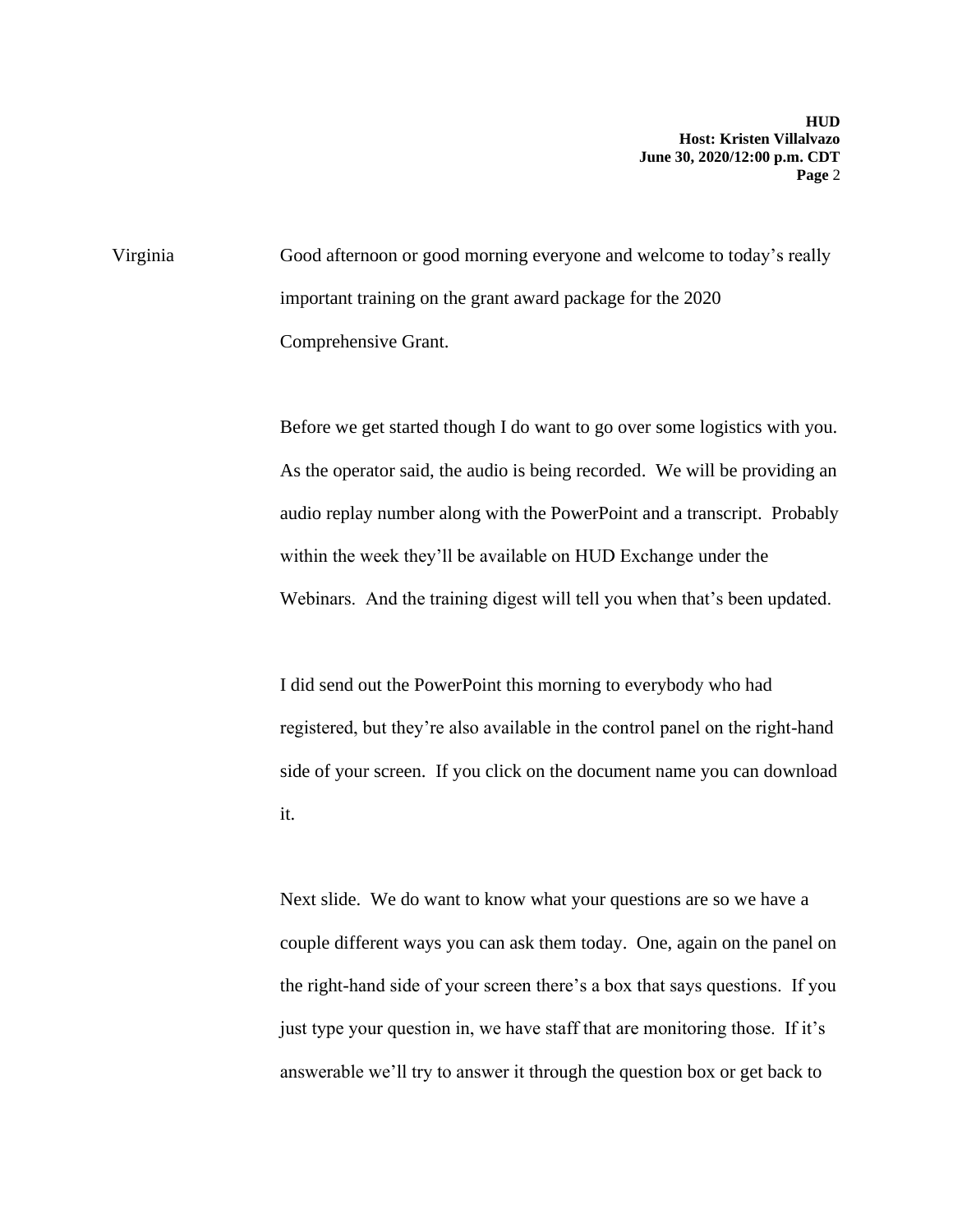you. You can also, after the session is over, you can go to housing.counseling@hud.gov, put the webinar topic in the subject line, and give us your comments and questions. Because of the large number of people we have, we will not be taking questions live. So these are the best ways for you to get to them.

Next? If you log into the webinar, you're going to receive a certificate of training from GoToWebinar, and that usually is within about 48 hours. You'll need to print it out and save it for your records.

And now I'd like to turn the webinar over to Tracy Badua. Tracy?

Tracy Thank you. Hi everyone. This is Tracy Badua, and I'm going to give you an overview of our awards and our training today. Next slide please. So for fiscal year 2020, we have \$42.5 million total available in general counseling money. In addition there's a limited amount available for HUD Housing Counselor certification exam fees, which you will see delineated in your grant award.

> Our grant awards are distributed in two stages this year. So for you FY19 returning grantees, this was stated in your award letter. For stage 1, the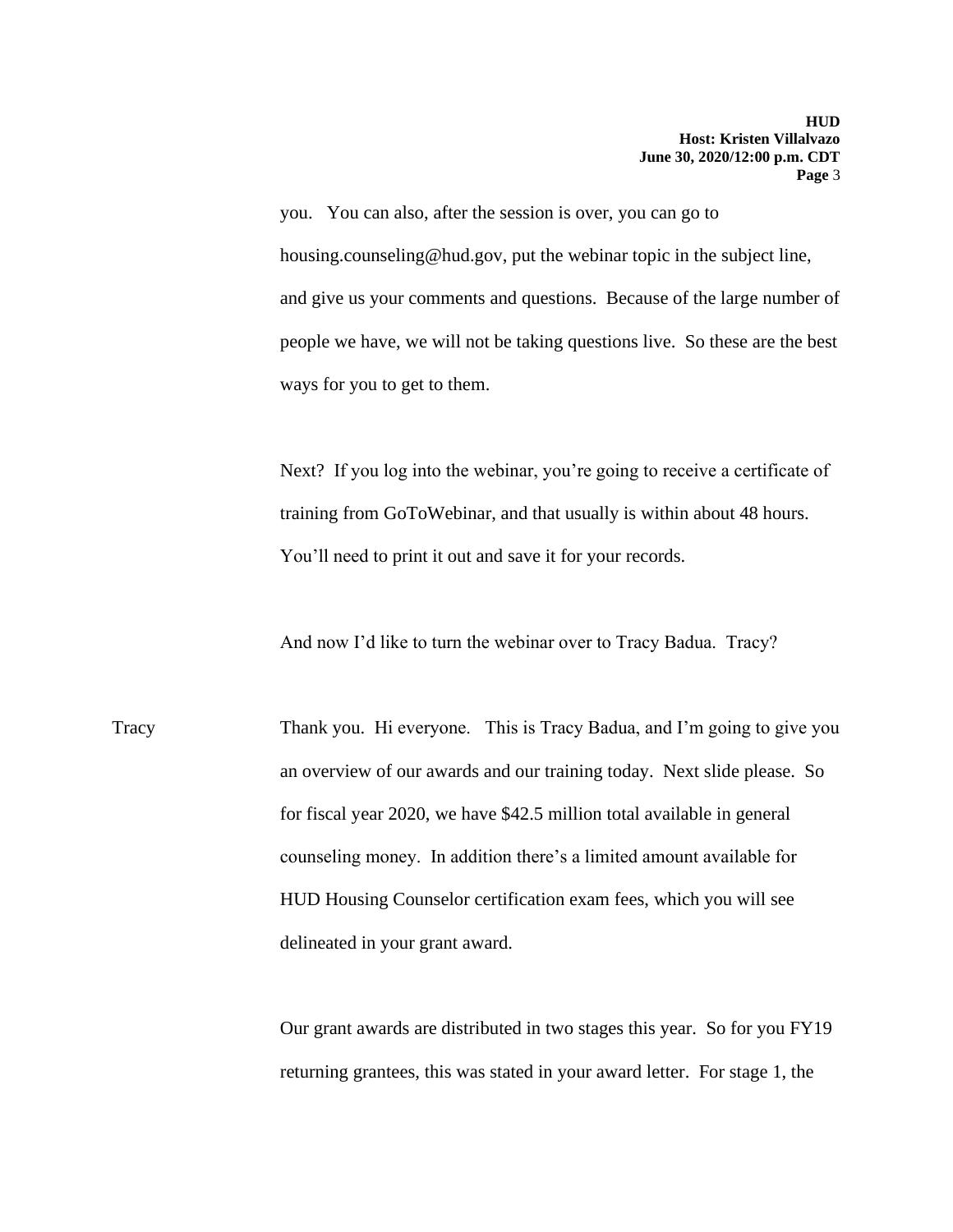majority of FY20 funds were distributed to the second year grantees on June  $17<sup>th</sup>$ . So you should have those award packages in PDF in your inboxes. For the second year grantees, this first stage award did include all of your certification money as well. So you should not expect to receive additional certification examination funding.

For stage 2, we'll be distributing the remainder of our second year grantee awards, and this will occur concurrently with the FY 2020 Supplemental Comprehensive Housing Counseling NOFA awards. For second year grantees, unless your first award maxed out at that \$3 million mark mentioned in the NOFA, this means you will be getting a second package with the remainder of your award amount later this year.

For the new grantees under the Supplemental Comprehensive Housing Counseling NOFA, you'll only get one award package. And that award will have 100% of your general counseling services money and 100% of your HUD Housing Counseling certification examination fees.

And a new thing that you'll see this year are the budget line items for the fiscal year 2020 awards. You'll have noticed that your award amount has been split into two budget line items, and this will be reflected in your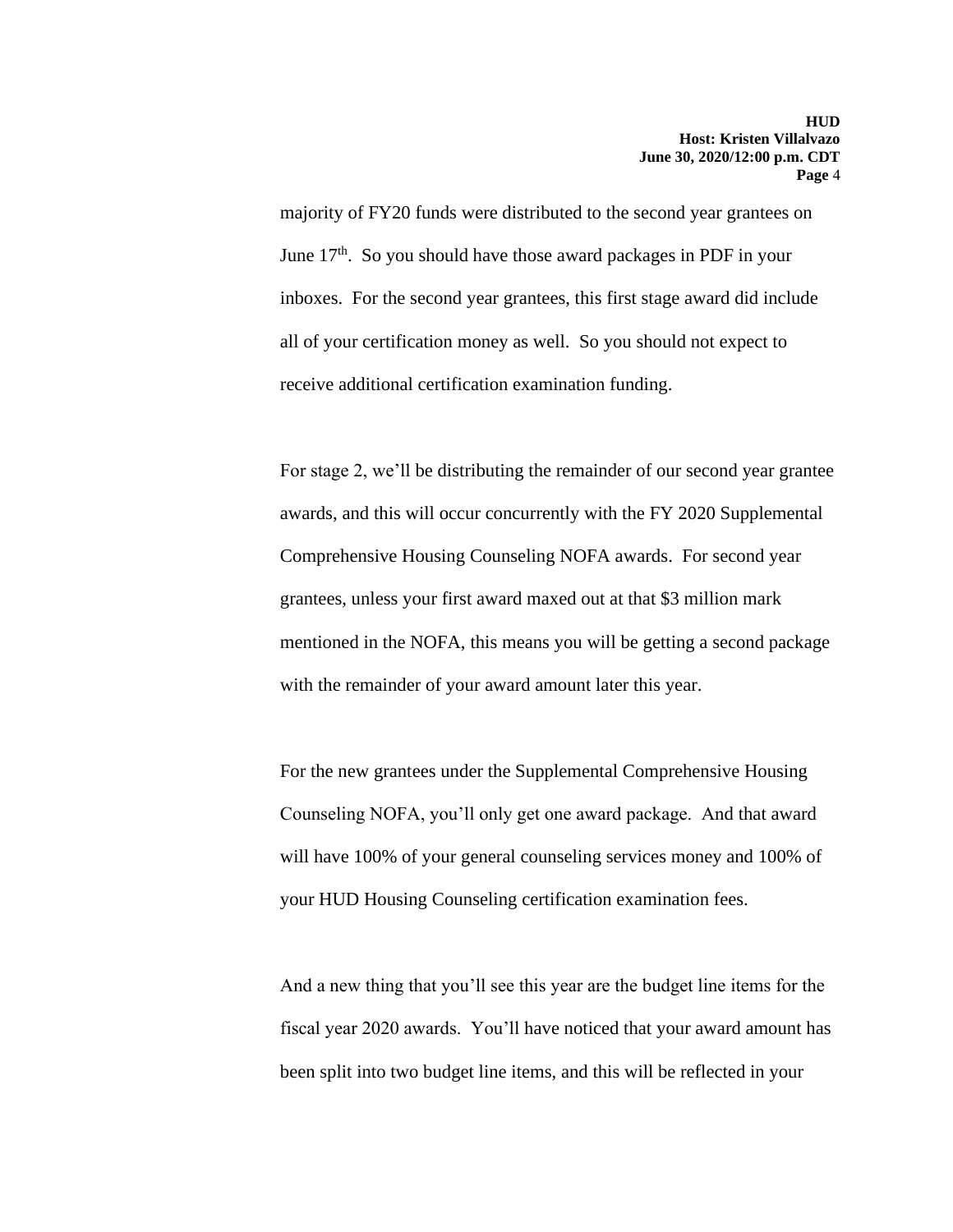award letter as well as your HUD-1044. So there's one for Counseling Services 9500 and Counselor Certification 9520.

So our appropriations language this year placed a limit on HUD Housing Counseling certification examination fee funding. So your awards reflect these two separate uses, like I said, with the counseling services and counselor certification exam fees.

The requirements on this are detailed in your grant agreement and will be discussed in detail later. So just please be aware that Congress is watching the use of the counseling services and counseling certification exam fee funds closely. So it's important that you're spending these funds correctly, and therefore using the budget line items in your vouchers correctly. These budget line items are being used to track these funds. So these funds cannot be transferred between the two budget line items.

And lastly we have an 18-month period of performance, that's October 1, 2019 through March 31, 2021. And you'll note that there is an overlap with the FY19 grant period that was extended in response to COVID-19. So just keep that in mind as you're planning your spending for the coming year.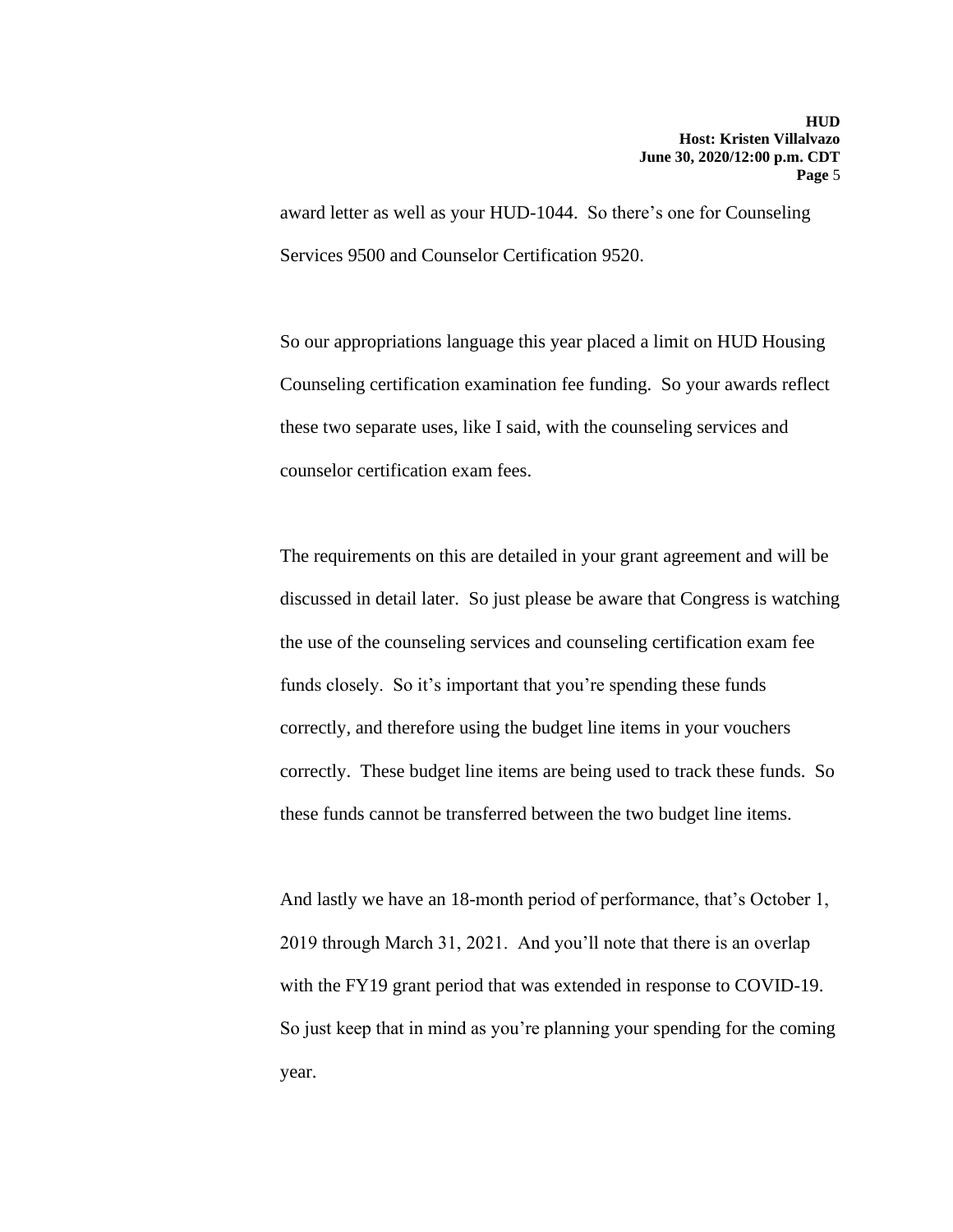And as a reminder, as stated in the NOFA, grantees may not draw down on this award until prior year awards have been fully expended. So please spend your '19 money before you get to FY20.

Next slide please. So here's an overview of what we'll be discussing today. Tracy Oaks-Ross [ph] will be going over the grant execution process; and Shae Williams and Melissa Noe will be going over the grant agreements. I do want to give you all a heads up that I know this training may show up on your calendar as lasting for a couple hours. But we don't anticipate this training going longer than an hour.

And as was mentioned, you're always free to email housing.counseling@hud.gov or your Office of Housing point of contact if you have further questions, and we are answering questions that are coming in through the GoToWebinar questions box.

So I will go ahead and turn it over to Tracy Oaks-Ross.

Tracy O. Thank you, Tracy. Next slide. So by now you should have received your grant award packages. If you have not received those packages, please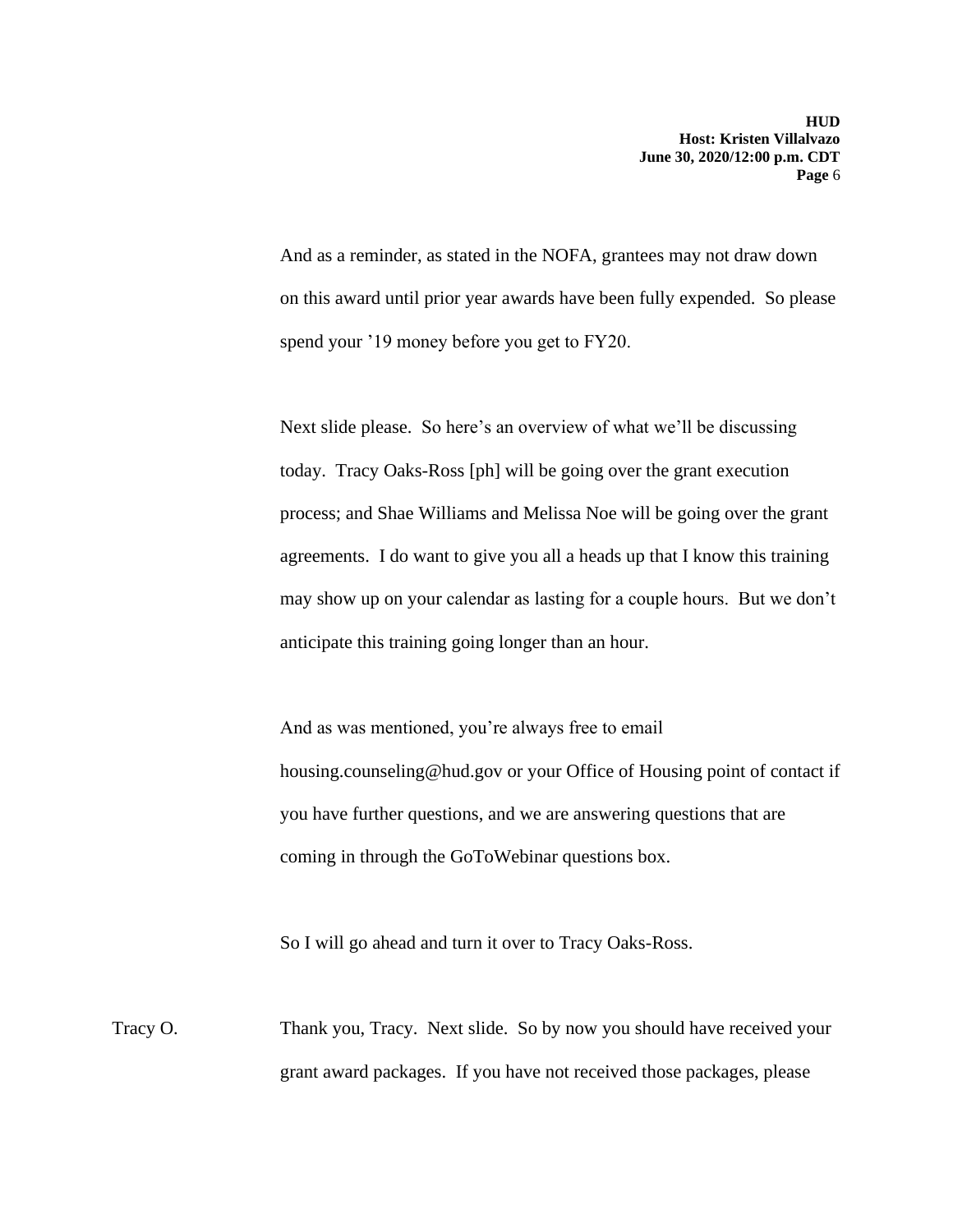contact your HUD POC so they can get the package to you as quickly as possible.

In your award packages we've included a grant application checklist. And the checklist includes all the required documents that you submit to your POC to execute your fiscal year '20 grant award. Your POC must receive, they must review, and they must approve a complete grant execution package before you will have access to the funds under this grant.

So in addition to the checklist your grant execution package includes an award letter. So please refer to both the checklist and the award letter when preparing your grant execution packages. The award letter spells out all the specific documents that you must prepare and sign and return to your POC. If you do need additional time to review your package, please reach out to your POC as soon as possible to request an extension.

Next slide. Also included in your package is the HUD-1044 and your grant agreement. The 1044 is the official government form that includes information specific to your grant, such as the grant amount. It includes your grant number and the contact information for your POC.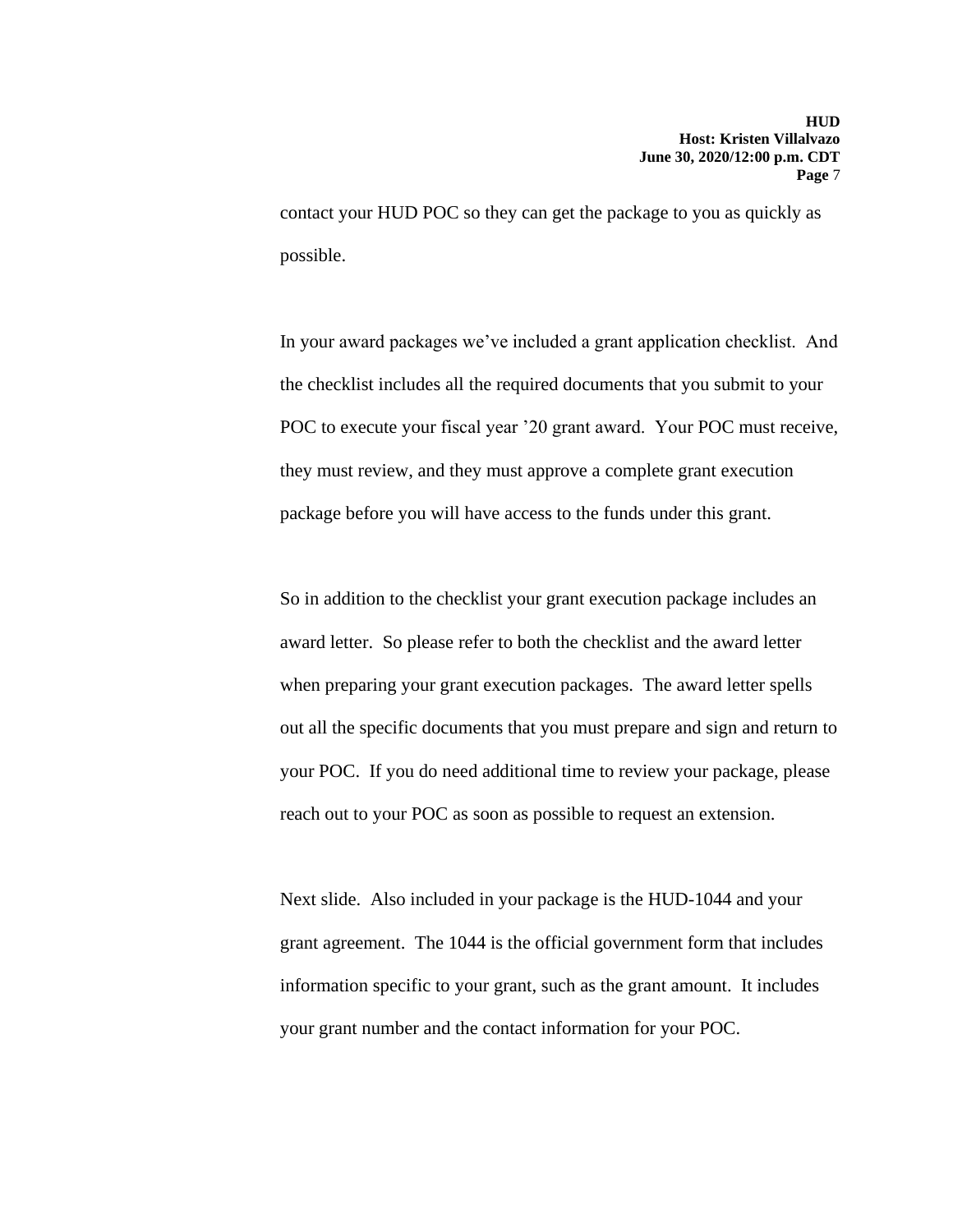As outlined in the award letter, you must sign and return the form HUD-1044 and the signature page of your grant agreement. We do not require you to send back the entire grant agreement. We just need the final signature page signed. So please make sure that you keep a copy of the complete grant agreement and the 1044 for you records.

For indirect cost rate documentation, our three options as outlined on the presentation of this slide. The first option are for agencies with an approved NICRA. If you have an approved NICRA and you intend on billing the HUD grant, you must provide a copy of the NICRA with your grant package.

The second option is the de minimis rate. And you must provide a statement that your agency has never had a NICRA. And you'll be using the de minimis rate of 10% of modified total direct cost. The one exception to the second option are agencies that received more than \$35 million in direct funding. You are not eligible for the de minimis rate.

And the third option is you can provide a written statement with your grant's execution package that your agency will not bill HUD for any direct costs. Next slide.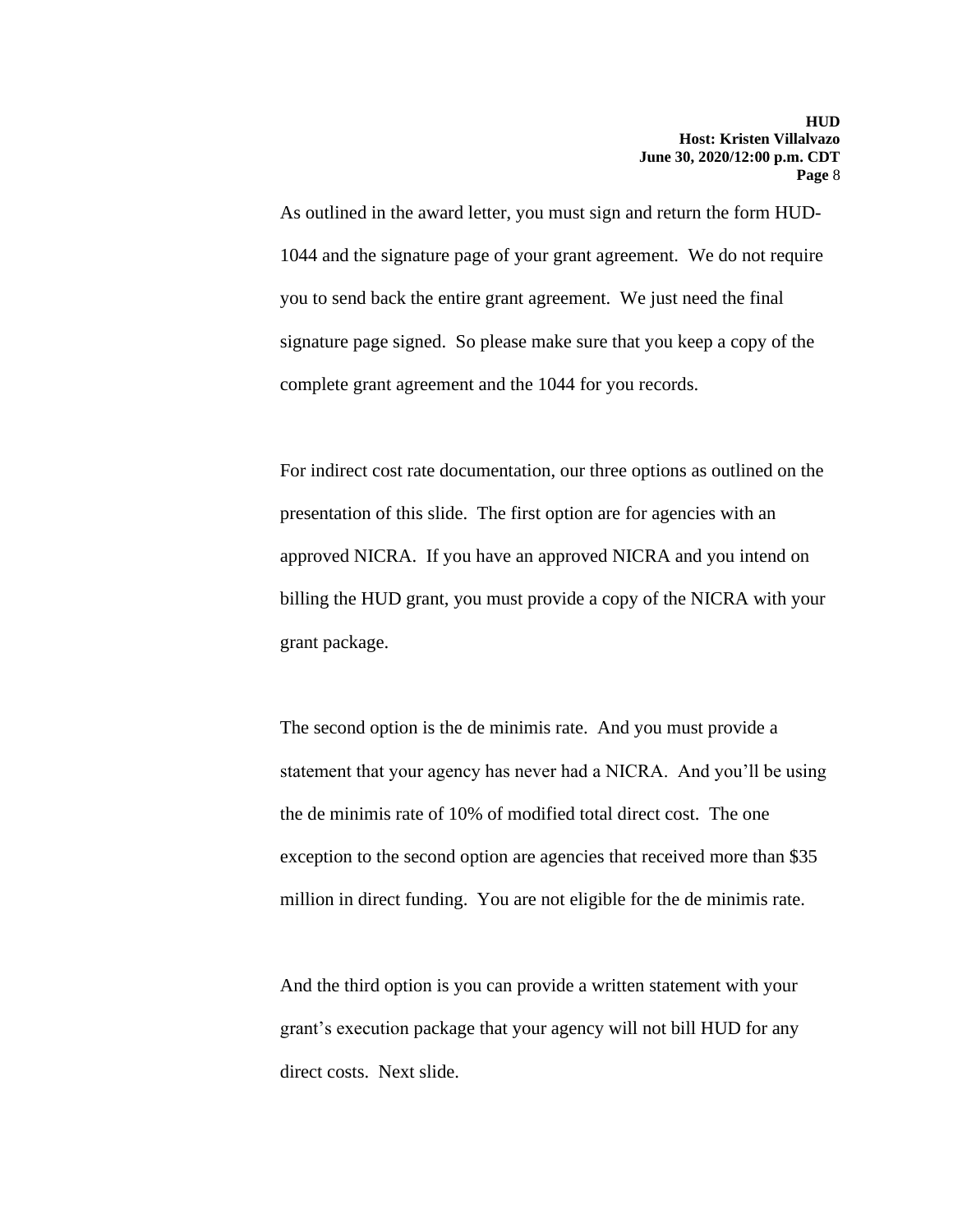For your financial management systems you must provide a signed certification which demonstrates that your financial management system satisfies the requirement of 2 CFR 200.302. The system must identify all federal awards received and extended, the source and application of funds, the disclosure of financial results, and must demonstrate its accountability over those funds.

In this PowerPoint deck we've also provided a link to the full regulations. So you can read the text in full for the details of that requirement if you need more information. Next slide.

For audits, if your agency expends more than \$750,000 in federal funds, you will need to provide a program-specific single audit. If you expend less than \$750,000 in federal funds, you will need to provide the most recent financial independent audit dated no earlier than fiscal year 2017. Next slide.

For your code of conduct, this only applies if you do not have a code of conduct approved or if your agency is not listed in HUD's code of conduct database. Or if your code of conduct has changed since you last submitted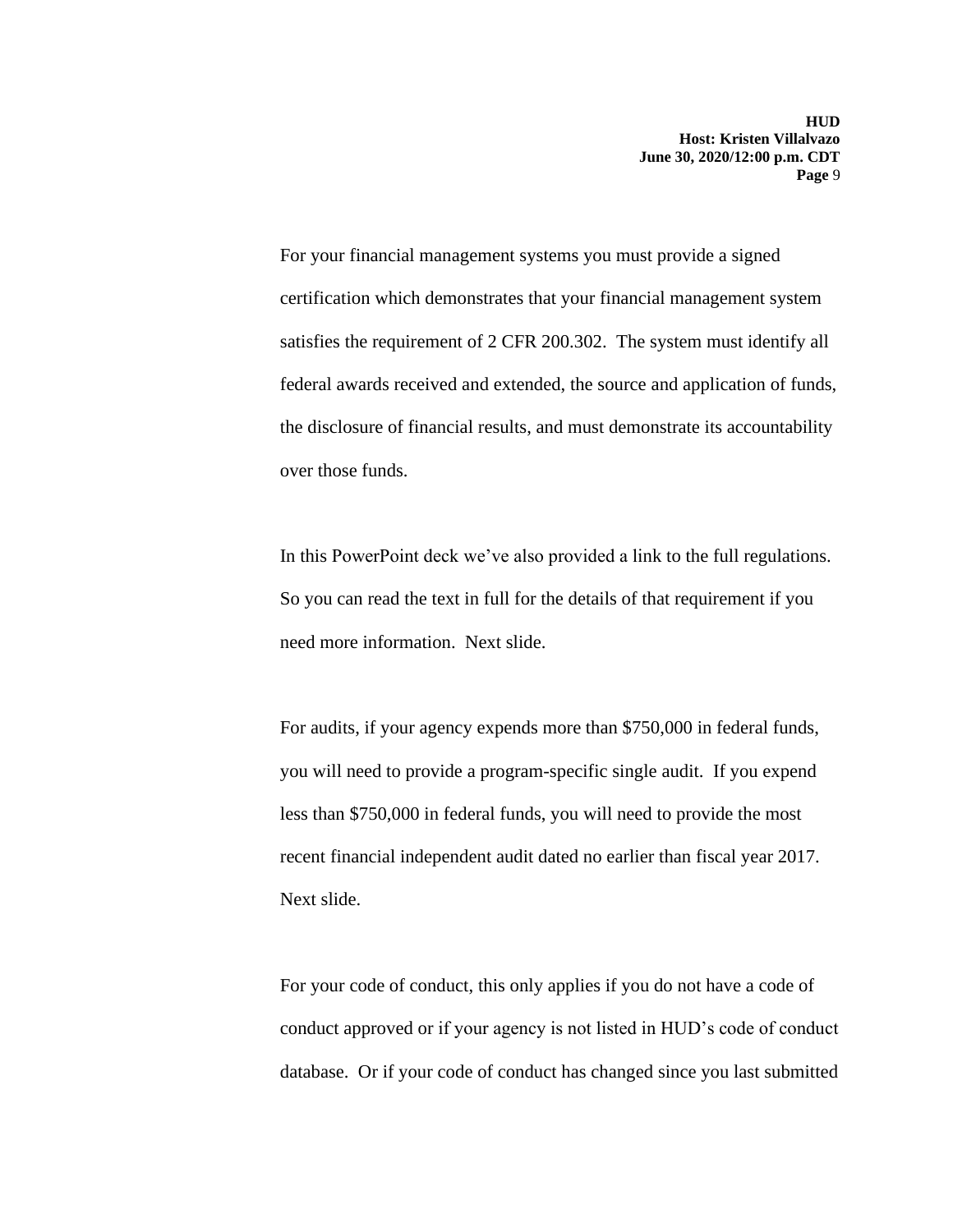it to HUD. So we do provide a web link in the presentation. It's also provided to you in the award letter and on the checklist. So if you aren't sure, you could double check by clicking the link, searching for your agency.

But again, if your agency is listed, and your code of conduct has not changed, you do not need to do anything else with respect to code of conduct. If you do not see your agency on the list, or your code of conduct has changed, you will need to submit a new code of conduct with your grant package. Next slide.

For your projected budgets, your budget must account for and document how every dollar to the grant will be spent. And you must itemize those expenses. So this applies to all grant recipients. Again, that's local housing agencies and parent organizations. And for parent organizations, that includes providing itemized expenses for your sub-grantees as well.

So when we say itemized expenses, that includes your direct and your indirect costs for items such as your salary, your fringe, your travel, your training, your marketing and outreach. And for parents, that also includes the cost of managing your network.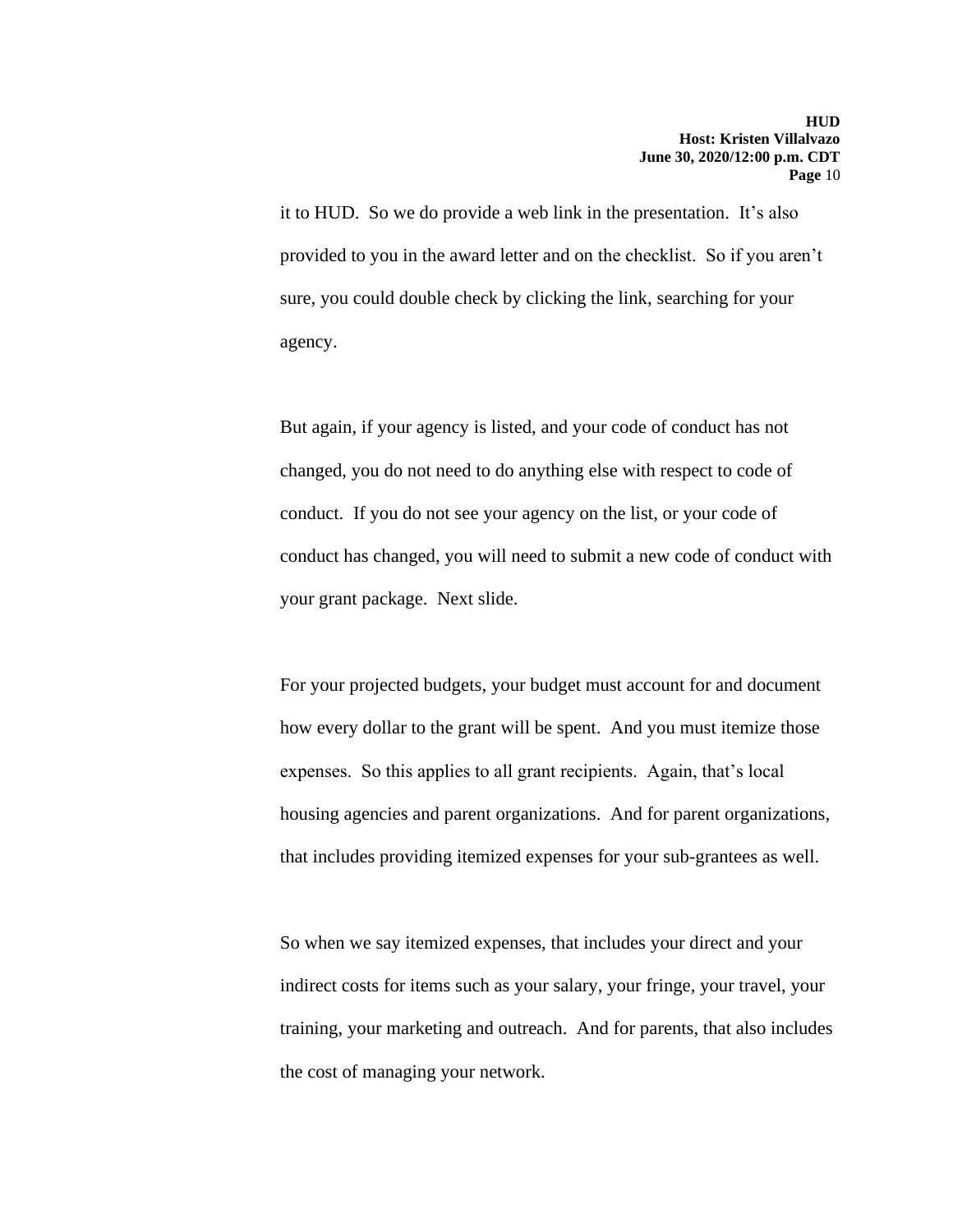I want to take a moment to highlight the grant award amount in your award letter. When you take a look at your award letter, you're going to see the total amount of your grant award and then a breakdown of two expense categories that Tracy mentioned earlier. You will see a dollar amount labeled as counseling services, and you will see a dollar amount for counselor certification exam fees.

Now the amount stated in your letter for counselor certification exam fees is the amount of money that you can request reimbursement specifically for exam fees. And we want to see that broken out in your budgets. So we want to see a separate itemization specifically for the amount that you could support for reimbursement of exam fees. And that reimbursement cannot exceed what is outlined in your award letter.

Now with respect to you budgets, your POC must approve your budgets before your grant can be executed. So please, when you are preparing your budgets, please make sure you provide those detailed itemizations for counseling services and certification exam fees.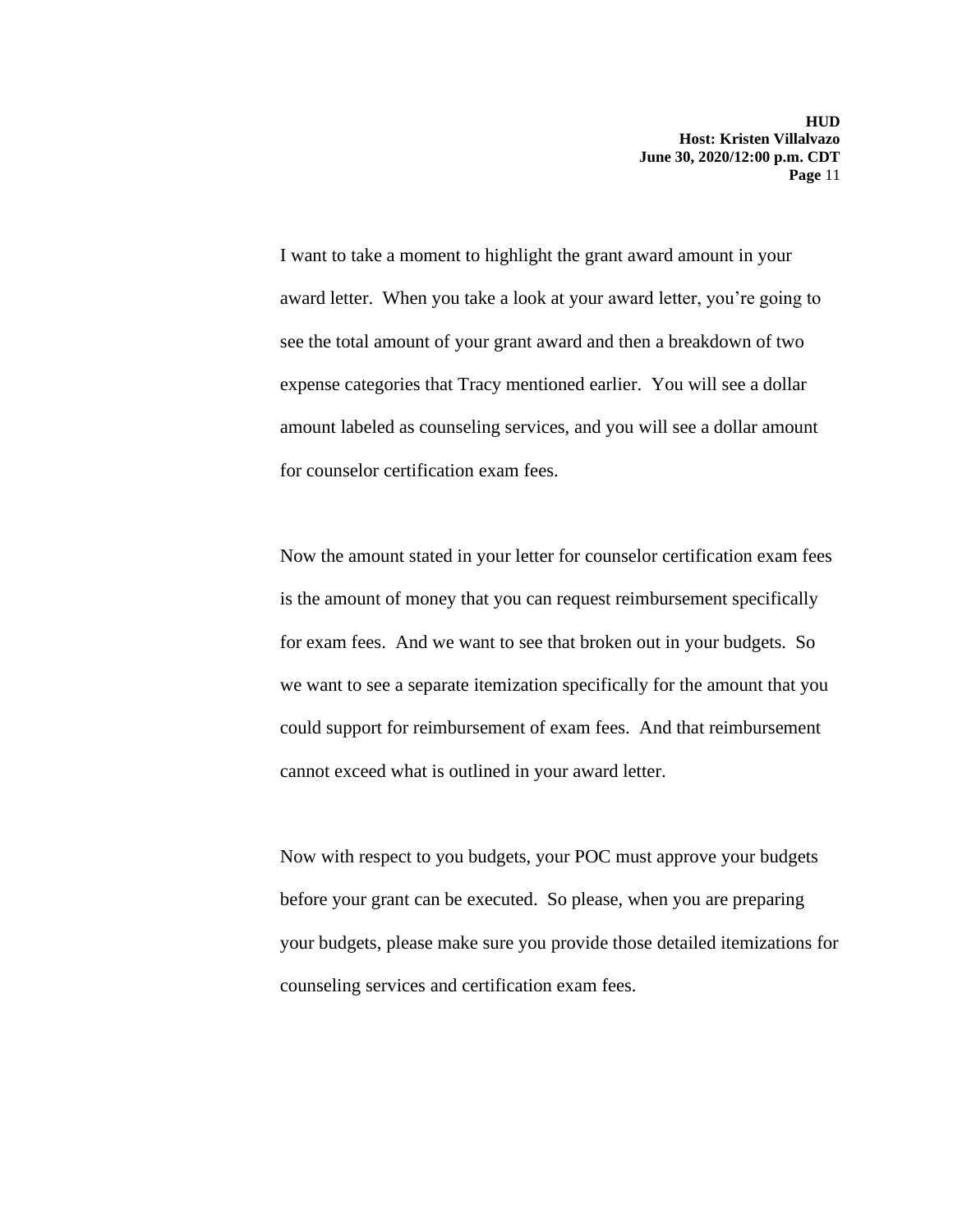Now during the performance period your budget can be amended, but you must reach out to your POC first to review and approve the budget. And you want to make sure that you have that extension in writing. Next slide.

For a fixed fee [ph] reimbursement you must receive approval from your HUD POC. So if you do intend on using fixed fee methodology, please reach out to your POC directly to ensure you're itemizing those expenses correctly.

We want to highlight a change to opportunity zone preference point that was newly implemented department-wide. We recognize we want to emphasize that this does not apply to the fiscal year '19 returning grantees that are preparing grant execution packages now. But for the fiscal year '20 new grantees, when you are applying for the NOFA and you prepare your grant packages, please note that for opportunities zone preference points you must also submit a form HUD-2996. Now this form is the certification for opportunity zone preference points.

So again, this does not apply for fiscal year '19 returning grantees but this will apply for grantees applying under the fiscal year '20 NOFA.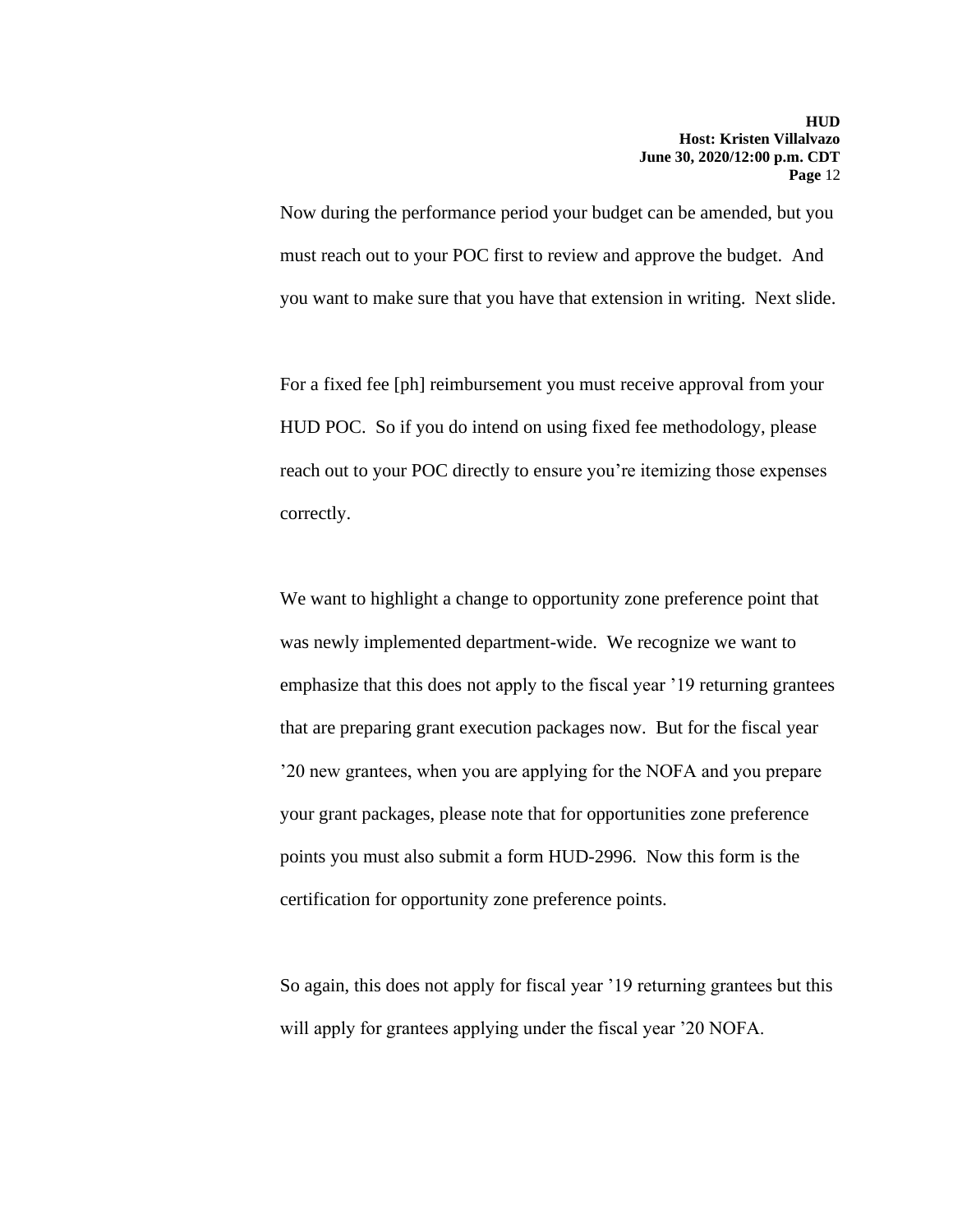Now this certification requires that you commit to expending a percentage of your award in opportunity zone census tracts. And you are certifying for this on the certification. So when we review your budgets, we will be verifying that your budgets are consistent with your certification.

So what that means is if you certify to sub-allocating a percentage of your award to sub-grantees in opportunity zones and you receive preference points for doing so, your proposed budgets and sub-allocations must be consistent with the HUD-2996. So again, we want to stress this does not apply to the returning grantees but will apply for agencies applying under the fiscal year '20 NOFA.

Also, if you need any additional guidance on preparing your budgets, it's outlined in your grant agreement in article 4. We recommend that you take a look at your grant agreement if you have additional questions. Of course you can always reach out to your POC as well. Next slide.

So in additional to preparing your grant execution packages, you will also need to log into HCS and provide the projections for your housing counseling grant activities. The projections for your fiscal year '20 grant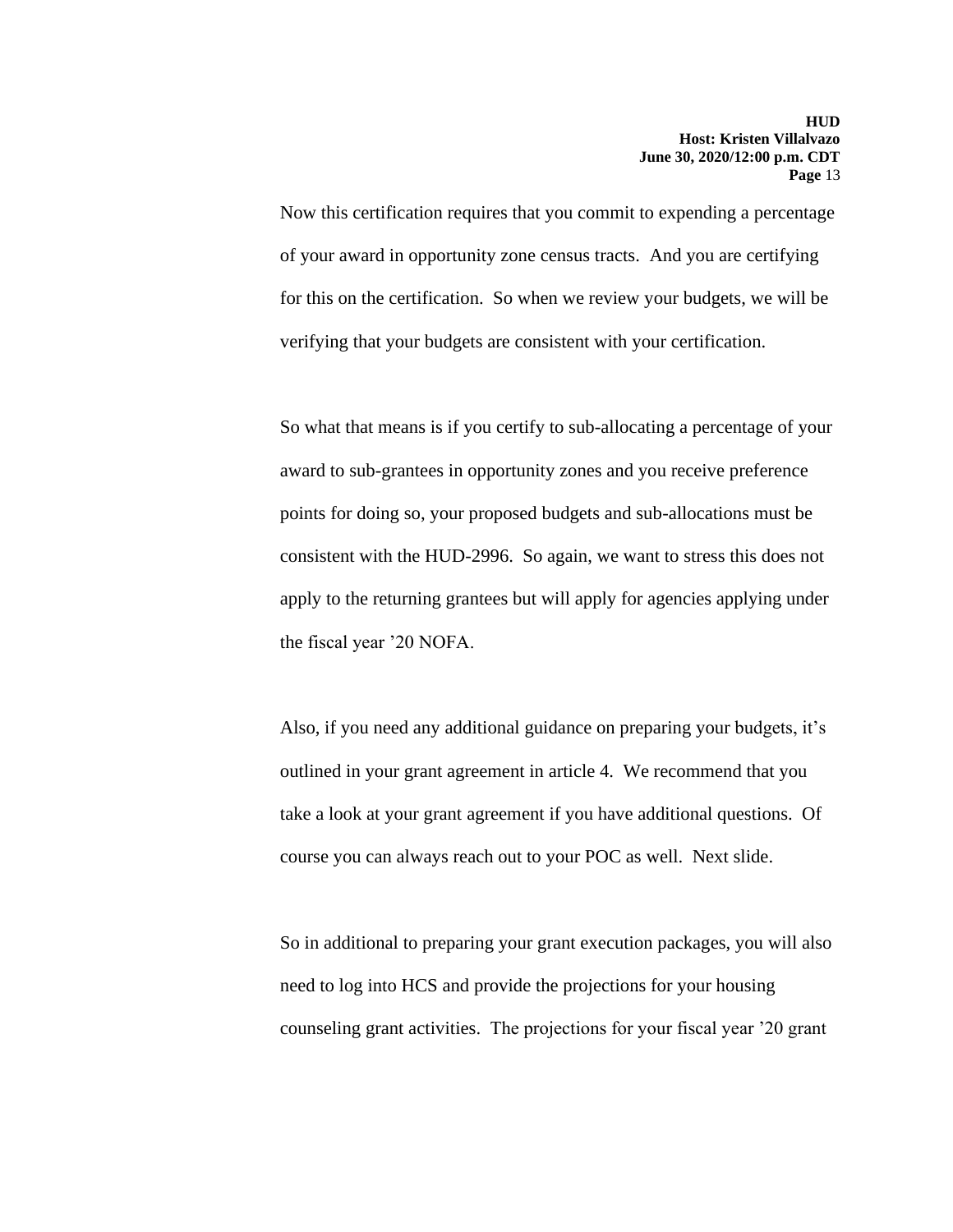will be entered under the HUD-9902 menu, and you're going to select NOFA 2020-1 [ph].

So once you have entered your projections, make sure you save them as a draft and notify your POC that you've completed entering those projections. And if you do need some assistance we do have archive webinars on the HUD Exchange, or of course you can always reach out to your POC directly for assistance as well. Next slide.

And just a reminder, your fiscal year '20 grant has an 18-month period of performance. So that includes the four quarters in fiscal year 2020 and then quarters one and two in fiscal year '21. And on the screen what you're seeing is an example of a projection screen in HCS. And you're going to see two columns. So again, one column for fiscal year '20 and then the second column covers the two quarters in fiscal year '21.

So just a reminder, when you're entering these projections, these are specific to your HUD grant only. And so we want to make sure that your projections are in line with how you will be spending your HUD grant and how you will be requesting reimbursement. Next slide.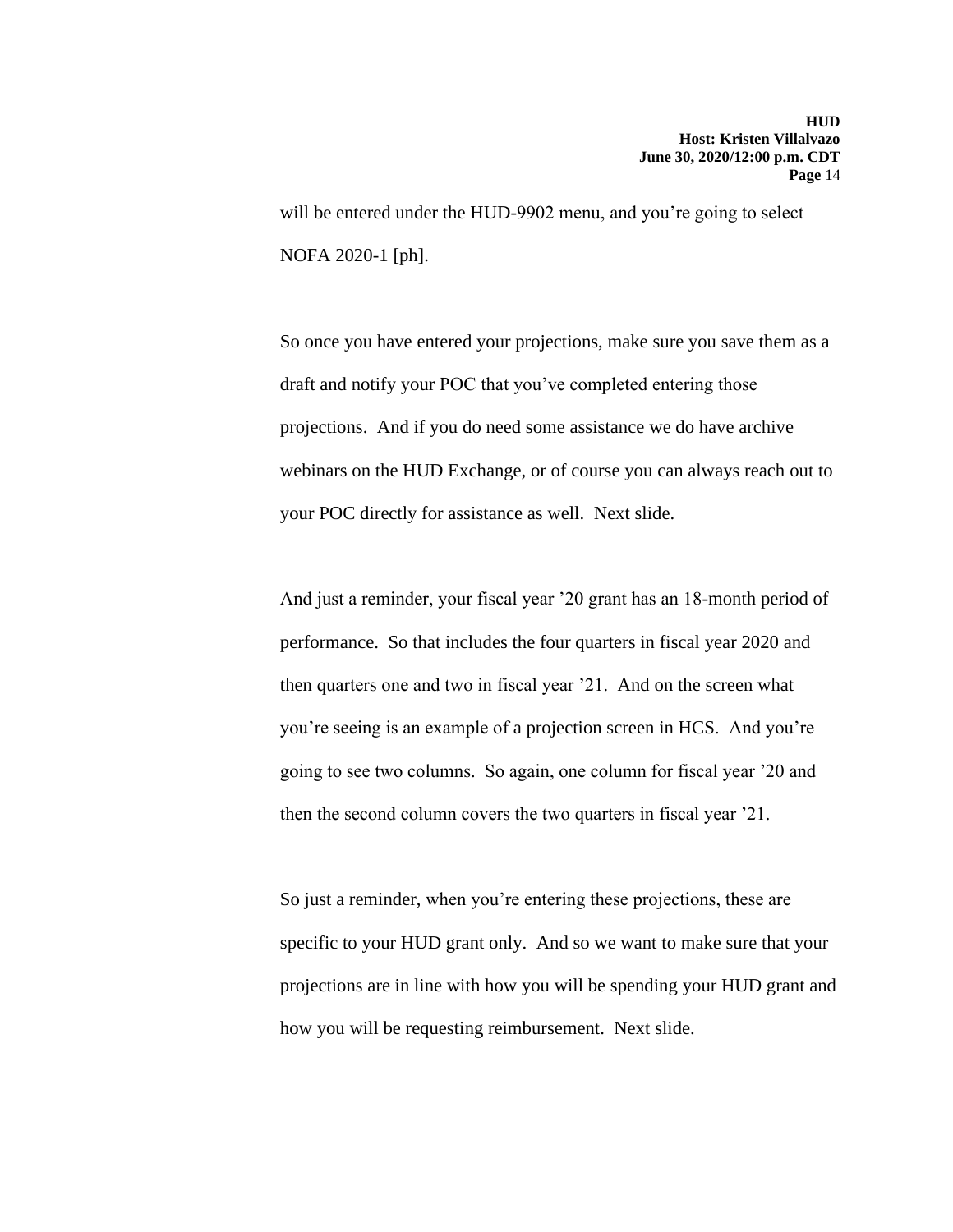For sub-allocating the grant to your sub-grantees and branches, again this will be completed also on the budget allocation screen in HCS where you will list all your sub-grantees, the branches, and their corresponding suballocations awards. And we've also provided some resource guides on the website if you do need some assistance accessing HCS or entering in those projections. We do advise that you take a look at the links that are provided in the PowerPoint presentation. Next slide.

And this provides a screenshot of the sub-allocation screen. Again, this is where you would enter a few things. You're going to enter your total budget information here. Your HUD award will automatically populate on this screen. You are also going to enter the cost for managing your network.

And again, these are the funds that are retained by the parent for oversight compliance, quality control training, etc. You will also enter your indirect cost here [ph] on this screen. Down below is where you will enter and list your sub-grantees and branches, the number of counselors, and also your client projection information and sub-awards.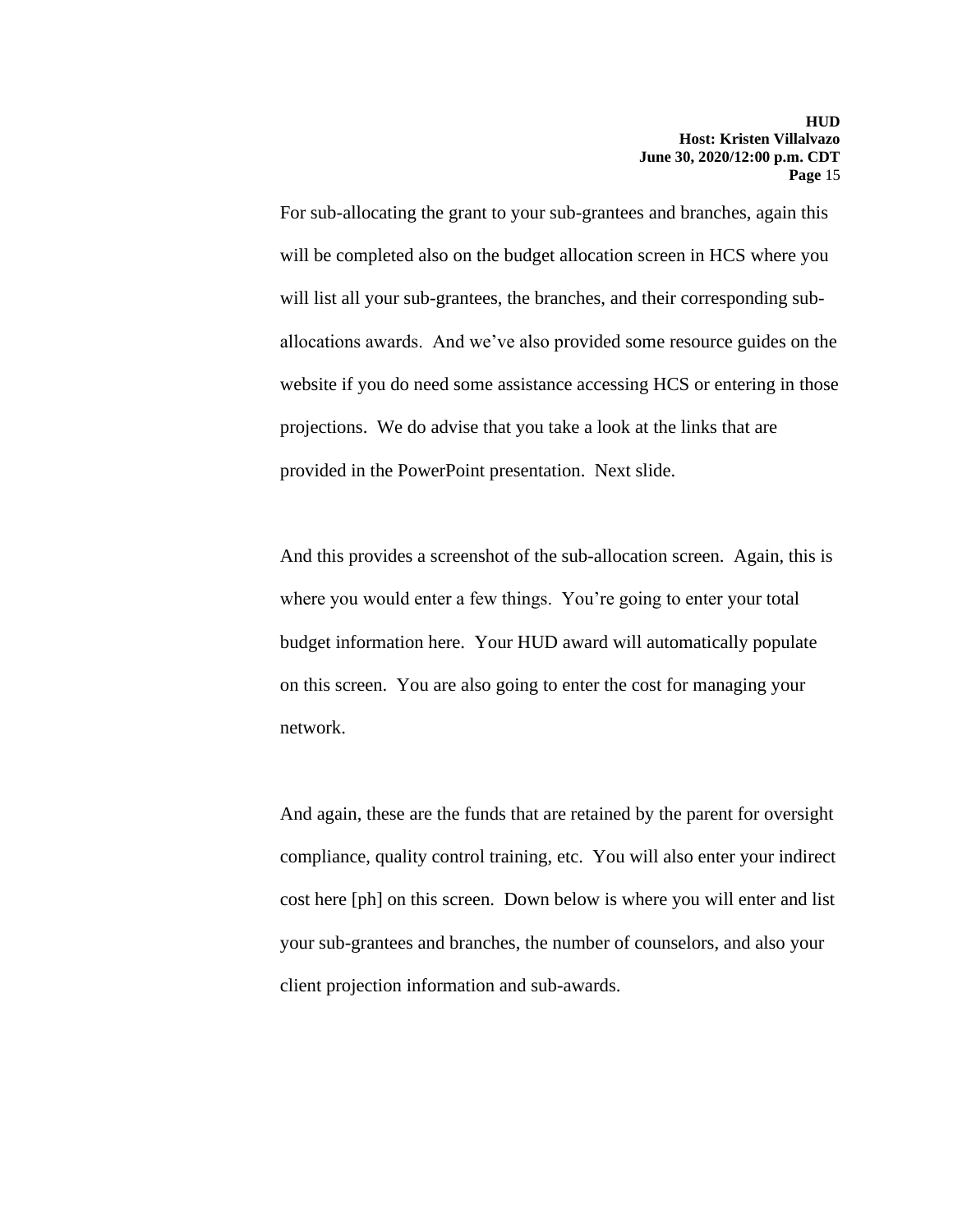So again, please keep in mind that the fiscal year '20 NOFA is an 18 month performance period. When you log into the system, it will default to the fiscal year '20, but you're also going to see a dropdown where you can toggle between the fiscal years. And so it will allow you to enter your budget information and projections for the entire period of performance. Next slide.

Lastly is client management system. So grantees must certify that they utilize a CMS that is approved to interface with HUD. We've included a link that includes a list of HUD-approved CMSs. And this is really important because we want to make sure that your client data that you're reporting is complete, that it's accurate, and it's available to your POC to review.

And finally, for parent agencies, you must provide a list of all the CMSs that your sub-grantees are using as well.

Next Shae is going to provide us an overview of the grant agreement articles 3, 4, and 9.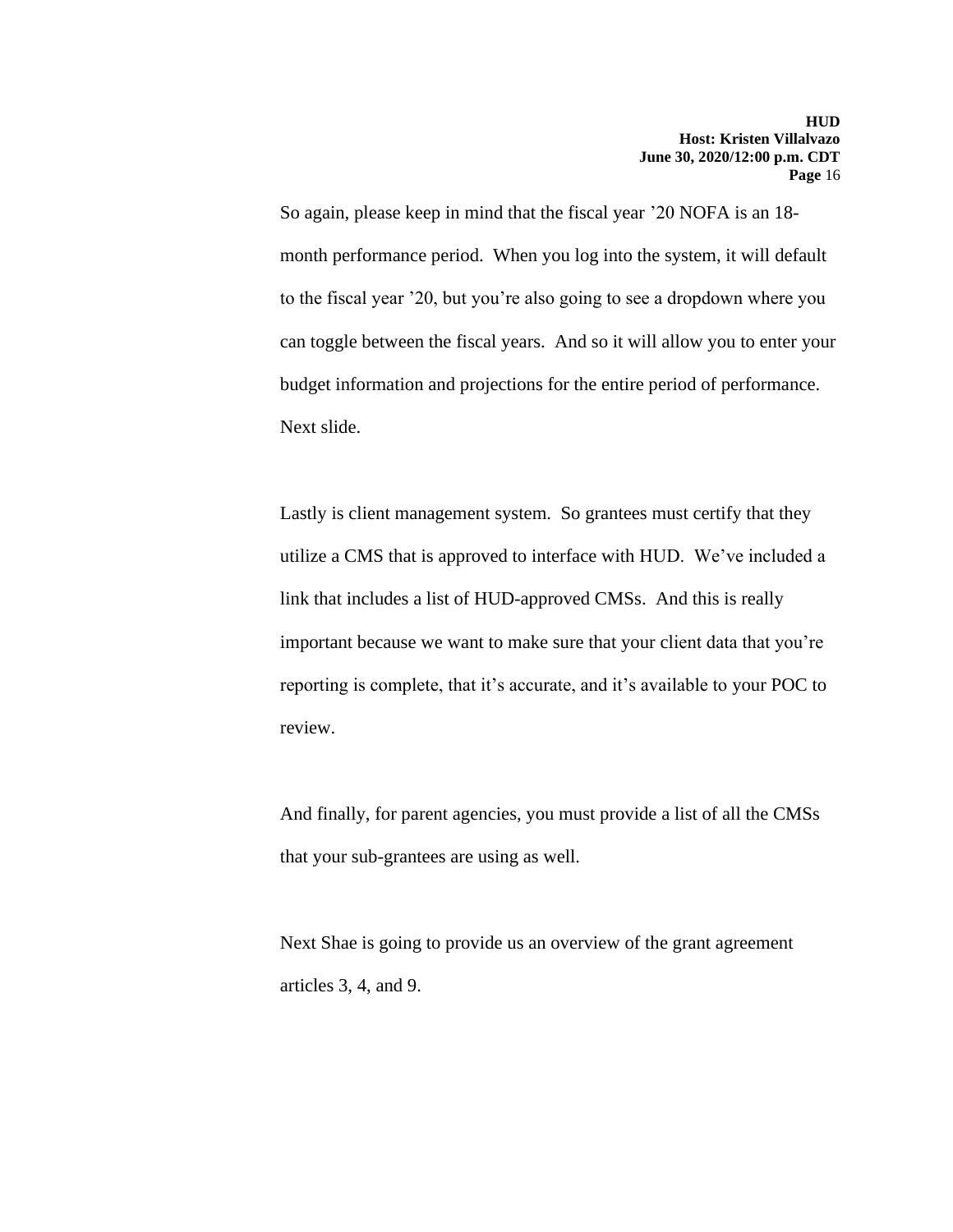Shae Good afternoon. I'm Shae Williams from the Office of Housing Counseling, and I would be going over with you articles 3, 4, and 9. First of all it's a period of performance. This begins October 1, 2019 and ends March 31, 2021.

> If for some reason you require an extension, you must request it from HUD no later than March 2021. And only HUD is authorized to grant an extension so you must contact your HUD point of contact for that extension.

> Also the housing counseling services that are listed in your work plan are what's approved as the scope of services under this grant. So during the grant execution the 9902 projections that you'll be submitting will be checked against your current approved work plan. So you must receive approval from your HUD POC before implementing any changes in your projected services.

> So if you want to change your projected services or any information in your proposed budget that was in your application [ph], you must contact your HUD POC before implementing that change. Now if there's a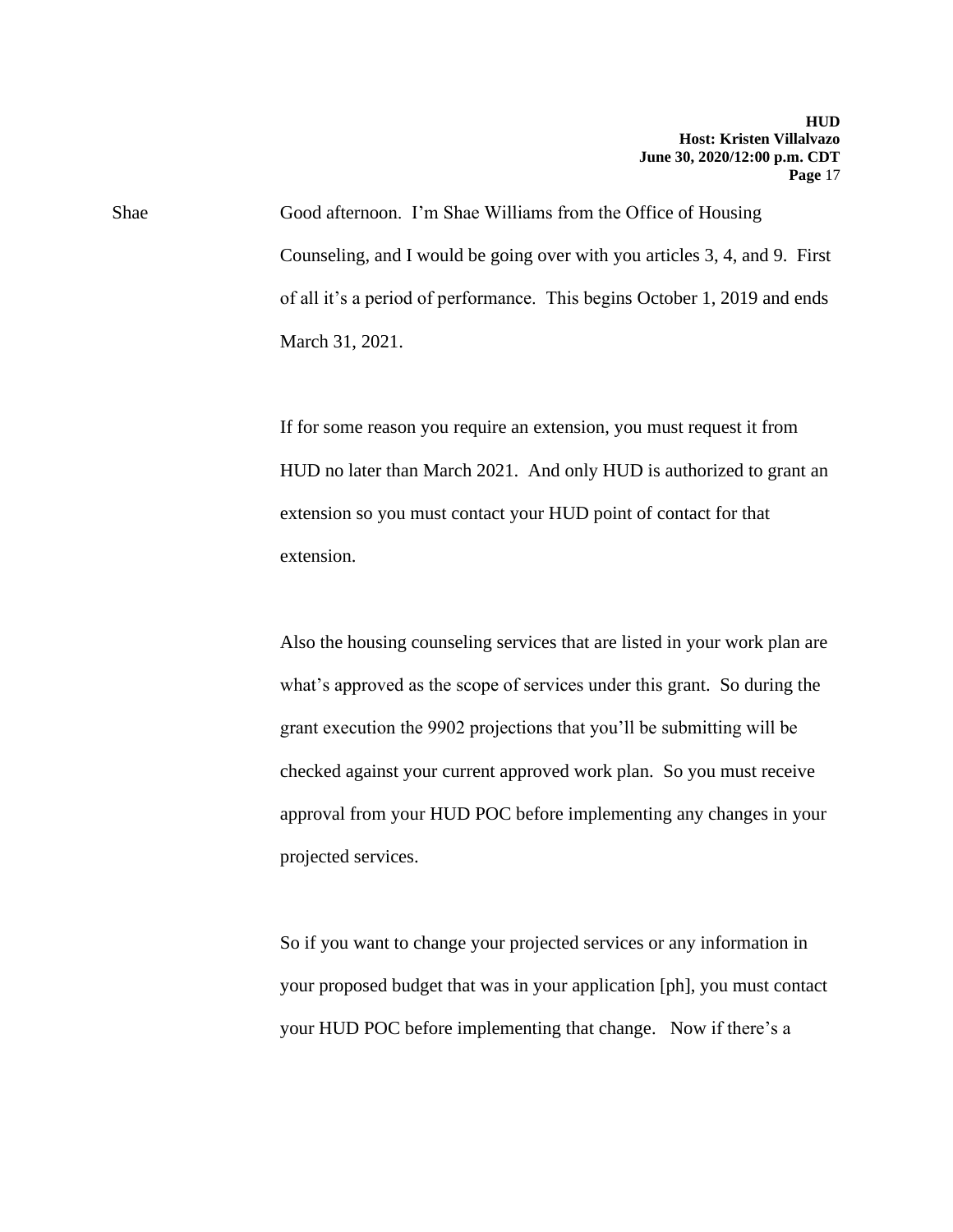change in your housing counseling staff or management, you must contact your HUD POC and notify us within 15 days of that change.

Now the grant system [ph] is not allowed to sub-grant, transfer, or contract any of the work under their agreement except for if that sub-grant was described in your approved [indiscernible]. And the grant would be funded [audio drops] approved by HUD. This grant can be made for webbased education and for the purchase of supplies and materials.

Now grantees may make sub-grants to affiliates which are not HUDapproved provided that their quality of services meet or exceed the standards of HUD-approved local housing counseling agency. If you want to make changes to your network, you must submit this request to HUD to amend your sub-grantee, or your branch list, and/or the corresponding subgrant amount.

Funding agreement. Now the grantee should execute a written subagreement with each of their sub-grantees before disbursing funds to the sub-grantee. Copies of all the sub-agreements shall be maintained by the parent and made available to HUD upon request. Now grantees—and this is for parents—you are responsible for managing the daily operations of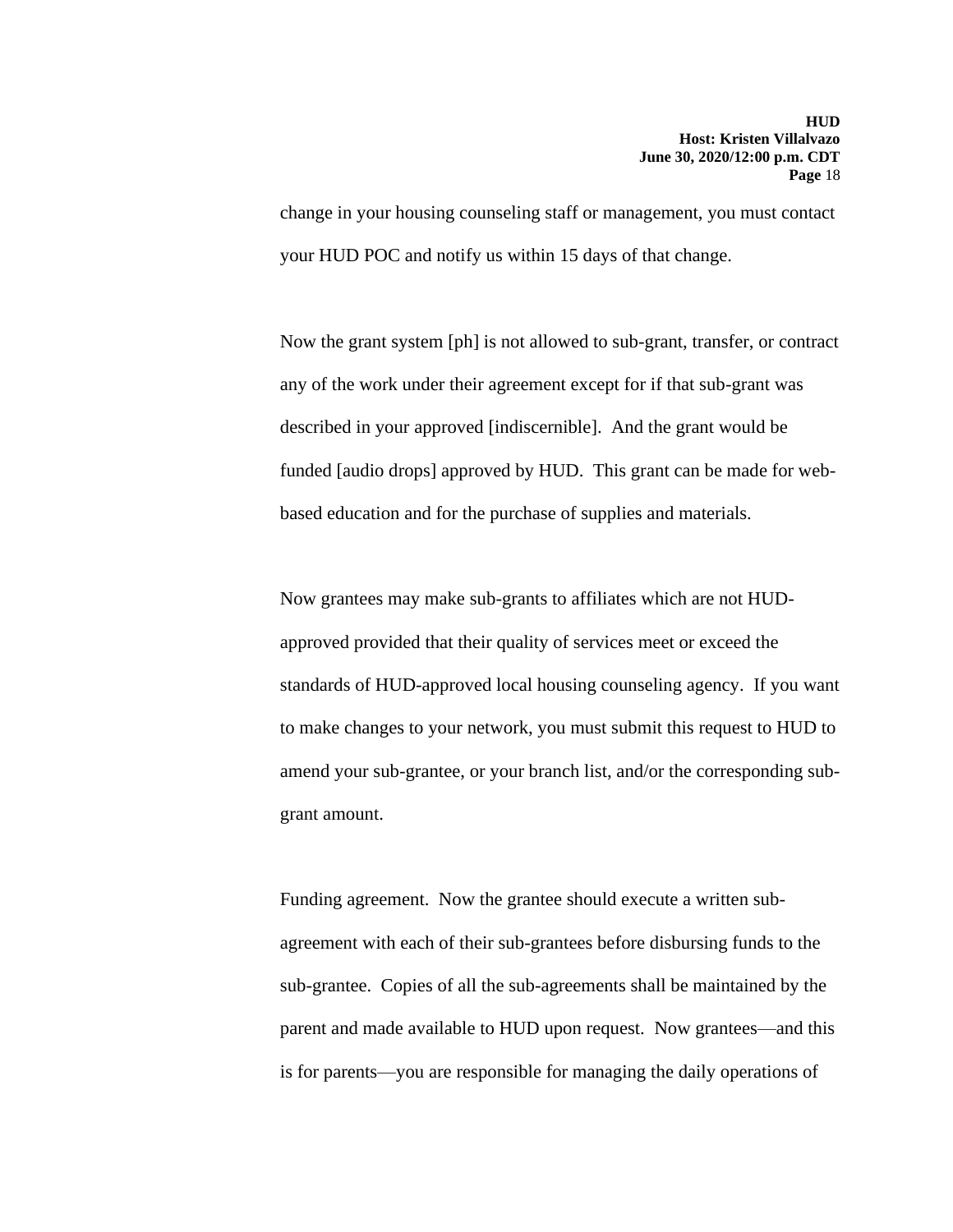your program, and you agree to accept responsibility for your sub-grantees and their compliance to our provisions of the sub-agreement, the grant agreement.

Now grantees must monitor the performance of their sub-grantees and also take appropriate action to resolve any problems that occur to ensure compliance of their sub-grantees [ph]. Again, parents must maintain copies of all sub-grant agreements and a written record of how they distributed the funds to their sub-grantees. Grantees must [audio drops] all of their sub-grantees, and their branches, and their corresponding suballocation in the HCS system.

Multiple funding sources. We get a lot of question about this. And just remember that you can only bill HUD for the portion of counseling services that are not reimbursed from any other source. HUD does reserve the right to request any data related to non-HUD funding sources. Now for further details on using your grant fund, you can refer to the FY 2020 NOFA section or our housing counseling handbook, the 7610, and the uniform administrative requirement, cost principles, auto [ph] requirements for federal [ph] awards which is the 2 CFR Part 200.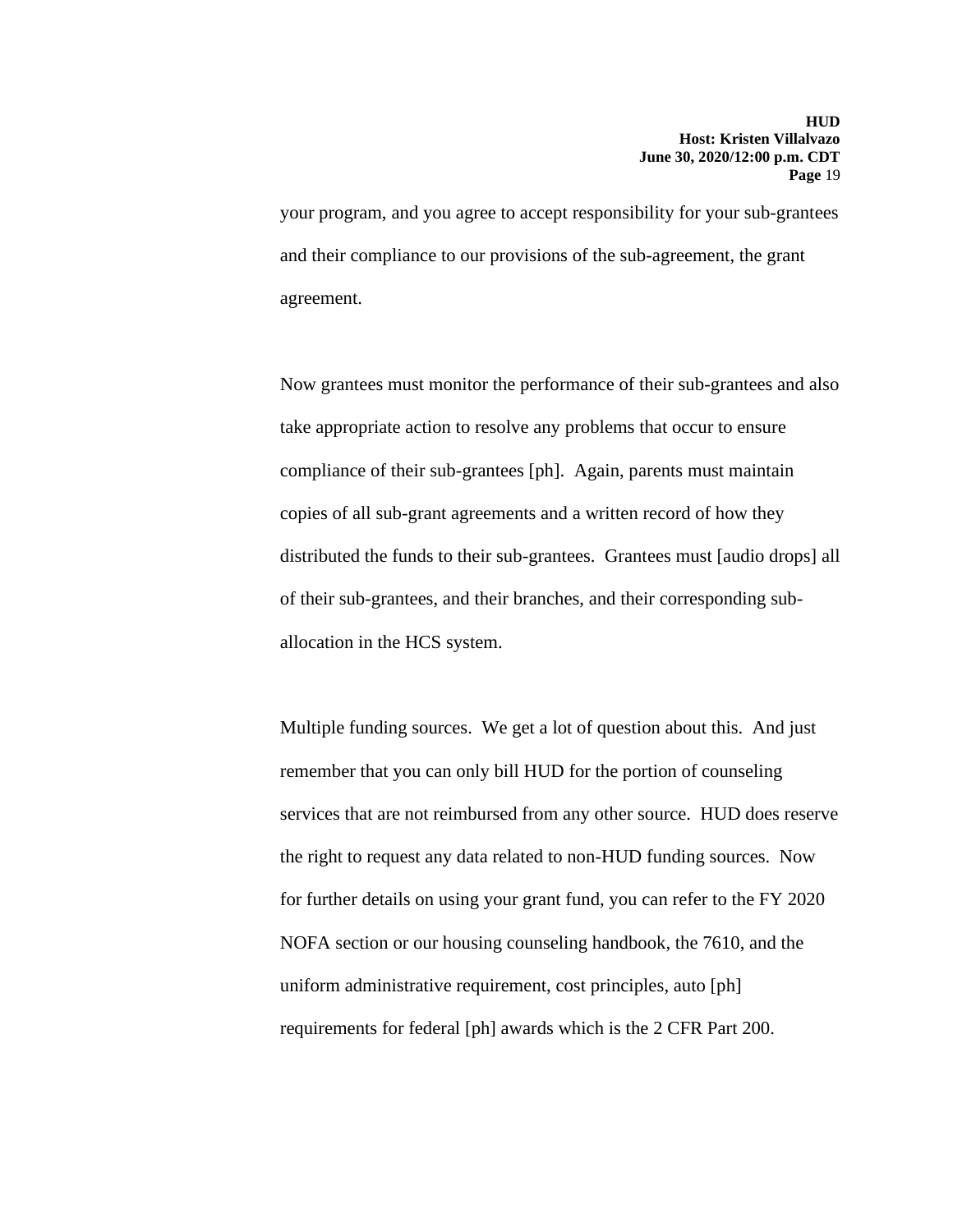Now I would turn it over to my colleague, Melissa Noe, who will be going over articles 10, 11, and 23.

Melissa Thank you, Shae. Hi everyone. This is Melissa Noe from the Office of Housing Counseling. And like Shae said, I will be going over 10, 11, and 23. So article 10 is where you're going to find a lot of information that's really relevant to this grant when you're trying to make payment requests.

> So we're going to work through now instructions on the general payment procedures to request payment request timing, and the amount of the request, the documentation of the expenses that should be submitted to HUD, the standards for your financial management system, withholding of funds, and funds recapture. Next slide.

> As part of your reporting responsibilities with this grant, you will submit a grant activity report detailing your expenses. After your POC has reviewed and approved the report, they will instruct you to submit a voucher for the approved draw amount in eLOCCS. Article 10 walks you through how to submit the eLOCCS form.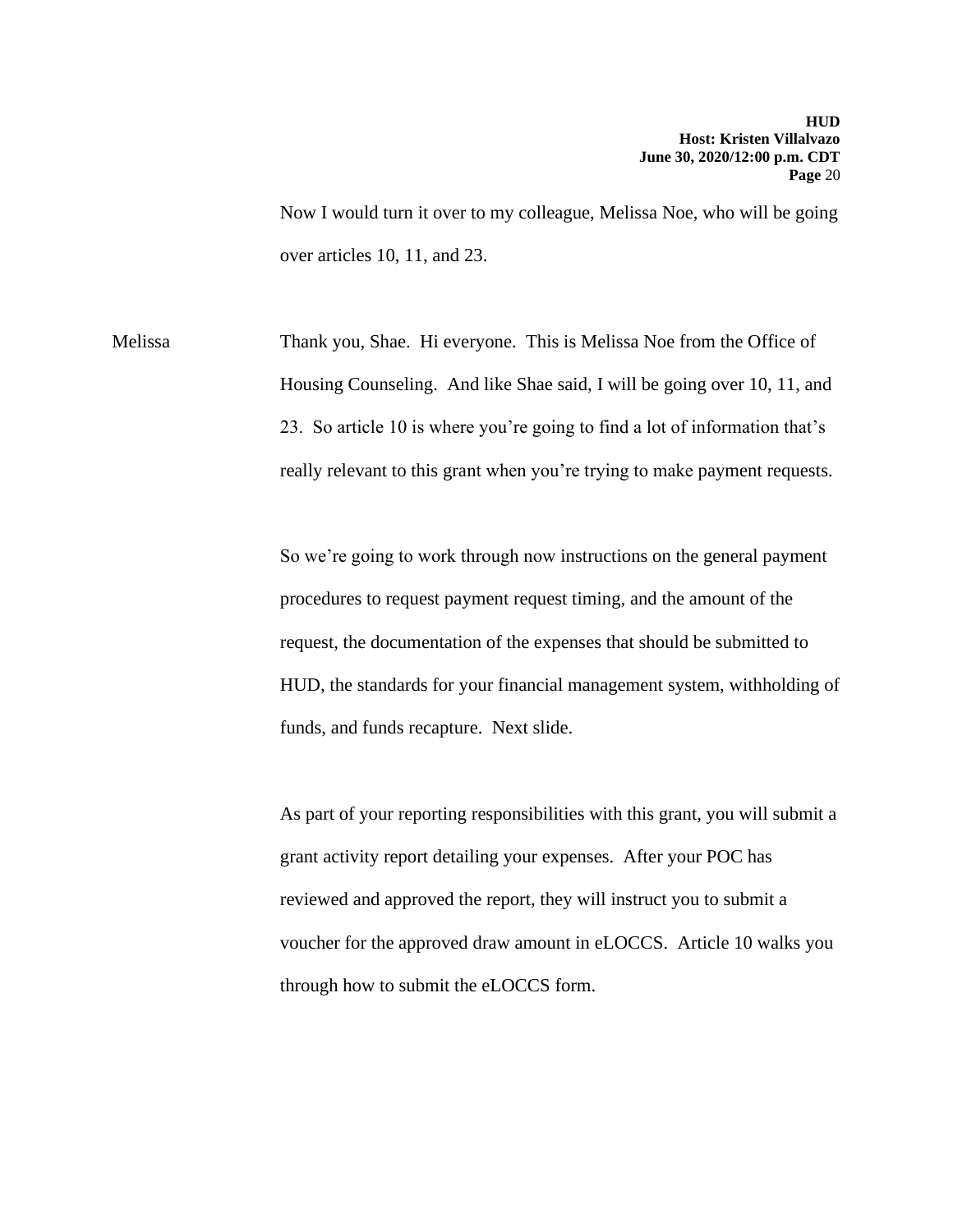Like Tracy Badua mentioned in the beginning of this training, reimbursement request is for counseling services for the fiscal year '20 grant and must be requested and recorded under the 9500 budget line item called the counseling services. And then reimbursement requested for housing counseling certification exam fees must be requested and recorded under the 9520 budget line item, which is called the counselor certification.

These fees cannot be reimbursed under the 9500 budget line item. The counselor exam fees can only be reimbursed under the 9520 budget line item. For more information on eLOCCS, please see the link on the screen. It will help you walk through getting access and then actually being able to submit the eLOCCS form. That's a good link for you to review. Next slide.

You are required to maintain documentation of direct costs, especially as invoices, receipts, cancelled checks, documentation of personnel expenses like personnel activity reports and certified payroll registers, and indirect cost rate agreements for at least three years after the expiration of the grant period or date of the last drawdown. HUD may ask you to see this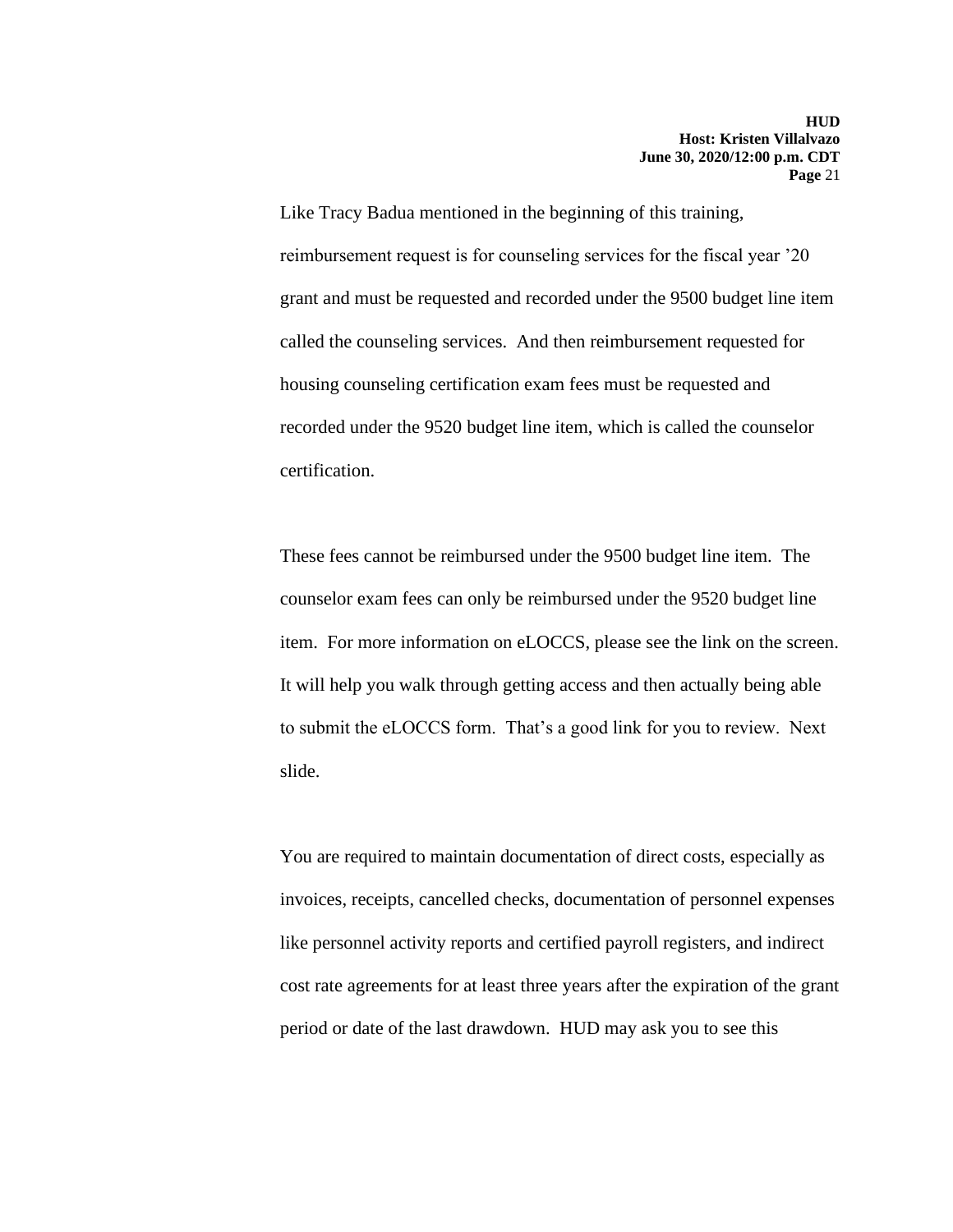documentation and it can also be requested during a performance review. Next slide.

HUD reserves the right to withhold payment for failure to fulfill the grant agreement and reporting requirements laid out in the grant agreement. HUD can also recapture any unspent funds. Next slide.

Article 11 lays out the reporting requirements for the grant activity report. Keep this page marked when you're preparing to submit a grant activity report because it lays out everything that you need to know and walk through everything that's required. Grantees must submit a grant activity report with each drawdown request.

At any point during the performance period, when you exhaust the funds from your grant, a final report is dues. Final report information is in part B of the reporting section of Article 11, and we'll get to that in a few minutes. Next slide.

Okay, so now we're going to go over what's required in a grant activity report. So this is an important slide. There will be more information in your grant agreement of course, but I'll walk through each one now.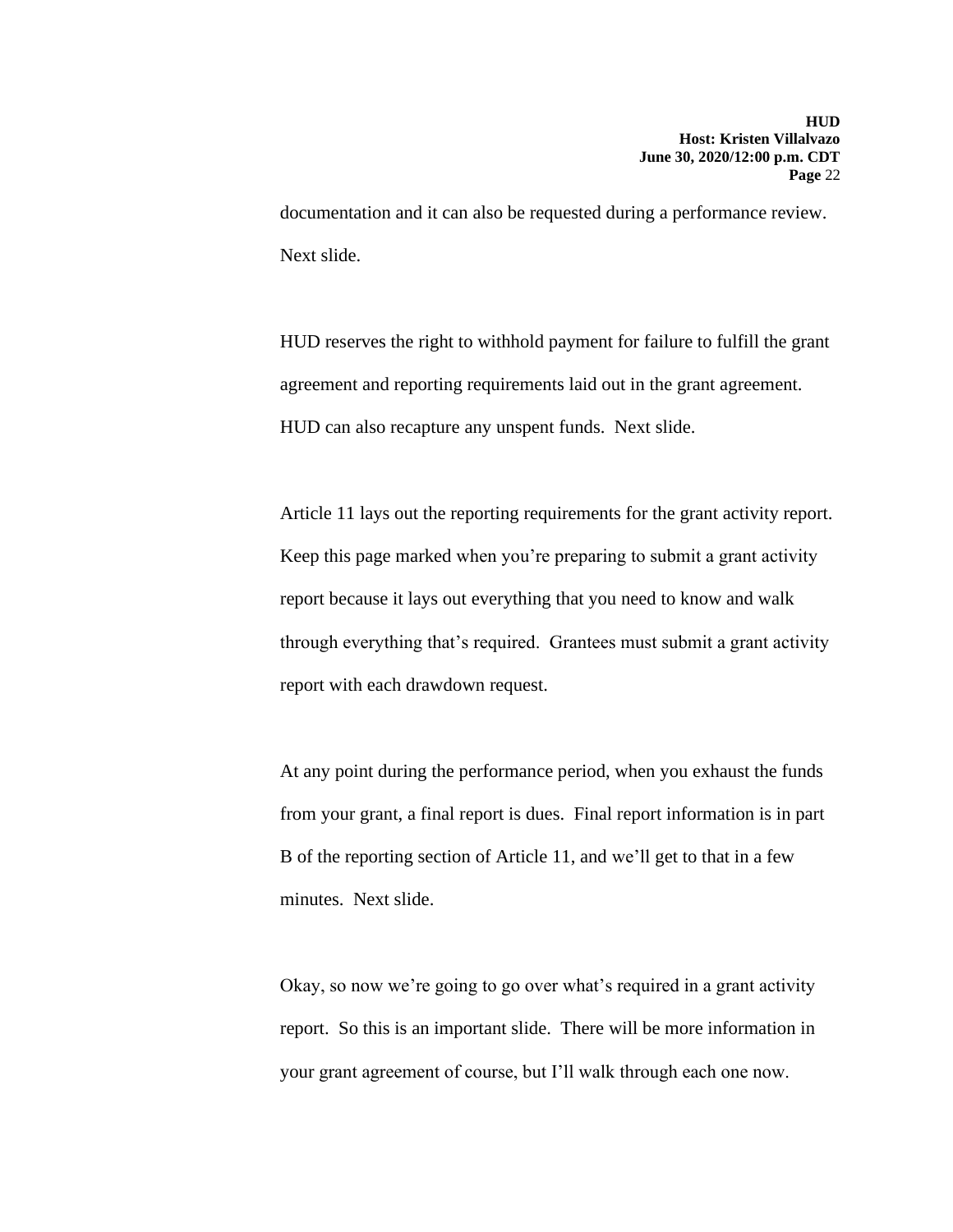Okay, so first we're looking for the start and end date of the period for which you're reporting. So obviously it would have to be within the period of performance of the fiscal year '20 grant.

If you are charging any salary to the grant you will need to submit the staff person's hourly rate and number of hours being charged to the grant. If you choose to seek reimbursement per activity rather than itemizing salaries and other direct costs called fixed fee methodology, you will indicate your reimbursement in accordance with that methodology.

For the next bullet about itemized expenses, you'll need to itemize all expenses when submitting the report so that we can understand exactly what you're charging for and the amount that you're charging.

For counseling services, which is the budget line item 9500, like I just mentioned, the accounting must included itemization of the following as applicable to what you are charging: salaries, fringe and other benefits, training, marketing, outreach, cost of managing a network, and indirect costs. And then for the counselor certification exam fees budget line item, which is 9520, the accounting must include an itemization of all housing counselor certification exam fees.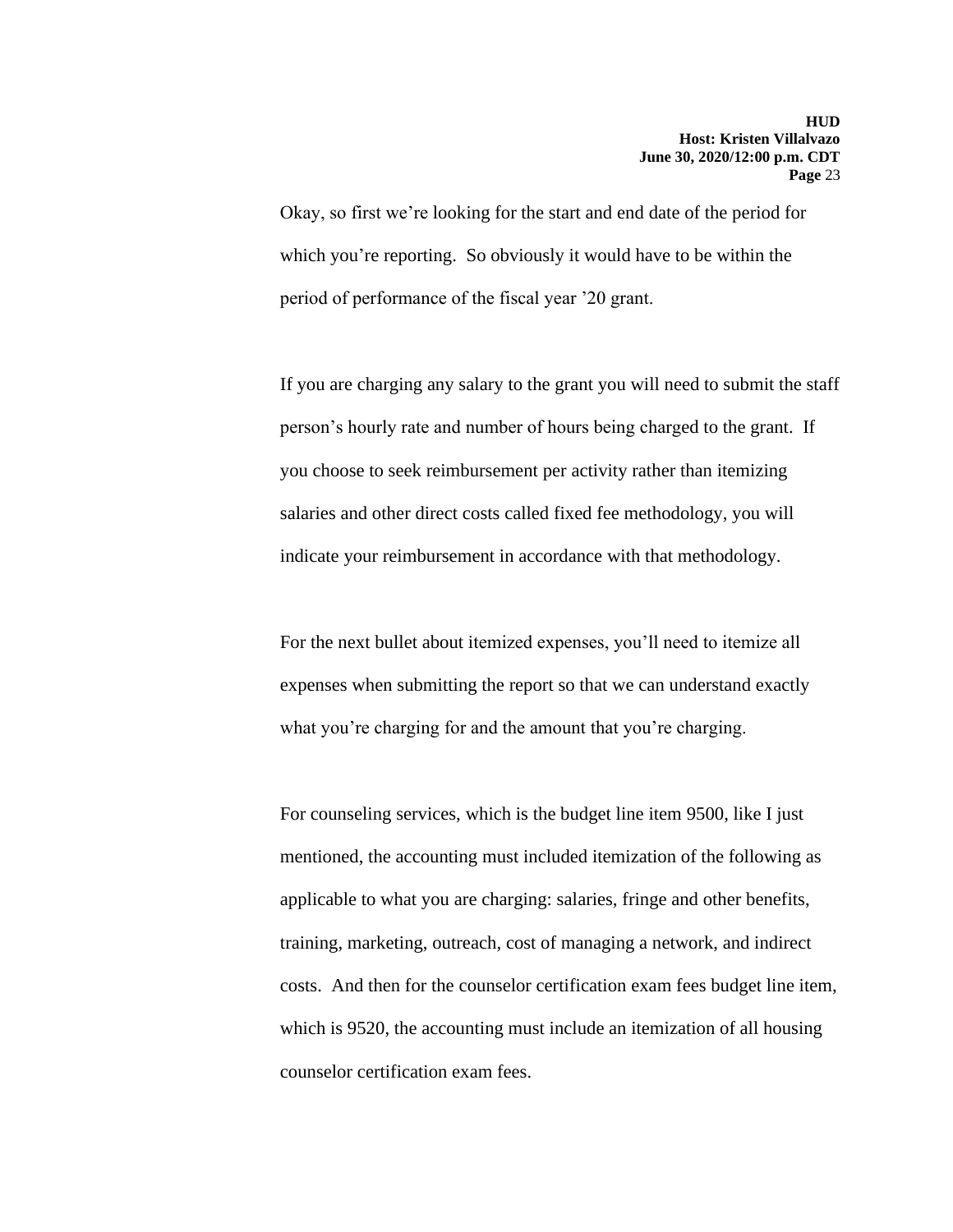The itemized accounting of actual expenses may be submitted in a format of your choosing. Any deviation between the itemized accounting and the budget submitted during grant execution must be approved by your HUD POC.

As for the required certification—the third to last bullet there on the screen—just a heads-up to everyone. There is new language for the certification for the fiscal year '20 grant regarding the final compliance date for the housing counselor certification rule and for ineligible participants—that policy that's in our regulations.

Please make sure you take that language from the grant agreement going forward when submitting grant activity reports for the fiscal year '20 grant funds. That certification has remained the same over the last few years. Just make sure when you're starting to submit grant activity reports for fiscal year '20 that you take that new certification language from the grant agreement.

For 9902 reporting, grantees and sub-grantees must update the 9902 electronically through HCS so that the appropriate HUD housing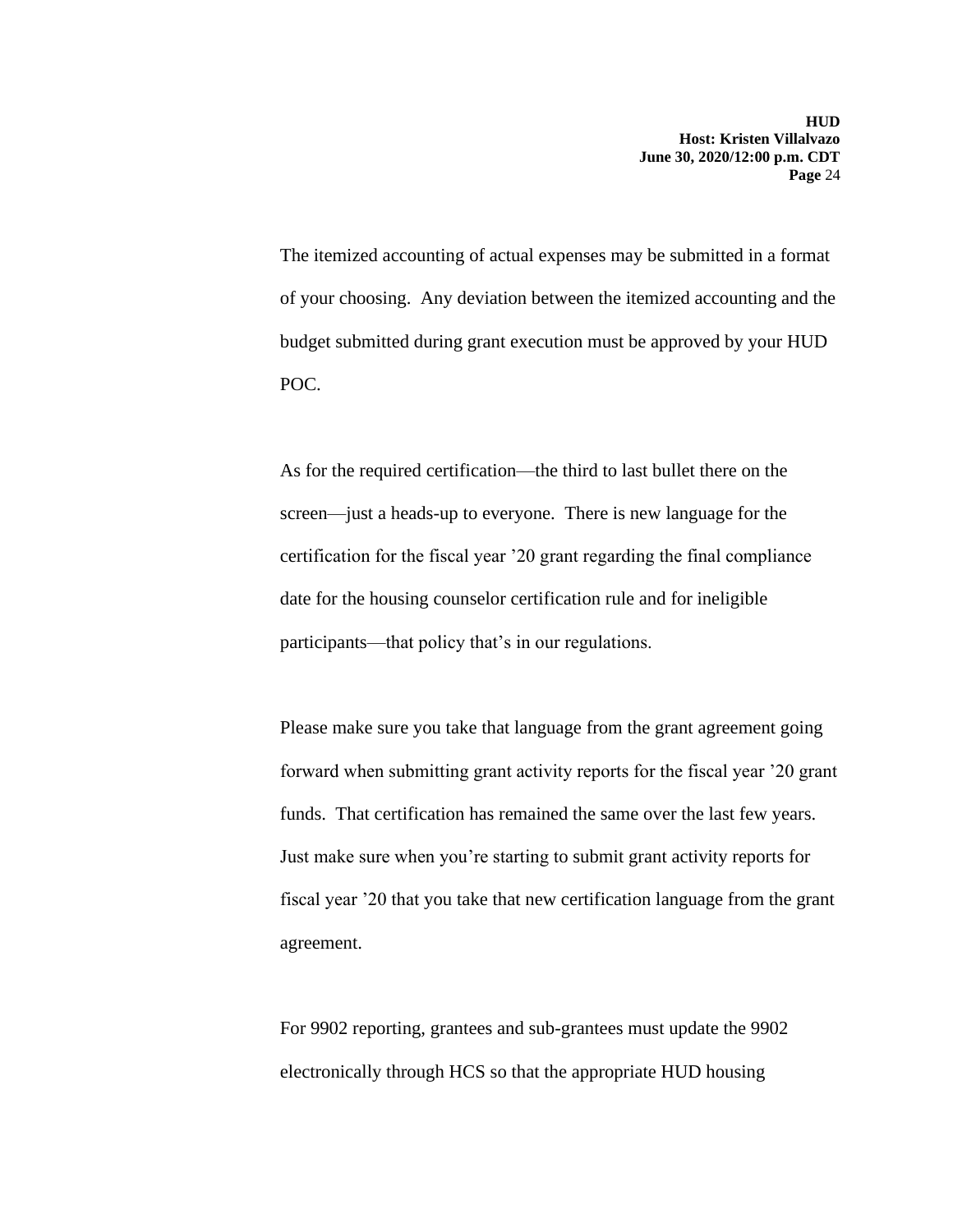counseling program grantees only column reflects activity funded through the fiscal year '20 grant.

Then, as for the last bullet there, reverse mortgage default activities. If you made a commitment to reverse mortgage default activities in the grant application, you must submit a report indicating the total number of counselors providing default counseling for reverse mortgage borrowers, the number of hours of training in reverse mortgage default counseling for each counselor, and the number of clients for which reverse mortgage default counseling was provided by each counselor.

Okay. Next slide. In addition to everything that I just listed on the previous slide, intermediaries, state housing finance agencies, and multistate organizations must also submit the following for each grant activity report. Please provide a list of sub-grantees and branches for which oversight was performed and a schedule for completing the remaining reviews. For each review conducted, your agency must provide a copy of the HUD-9910, along with a description of the findings made and the remedies implemented for that agency.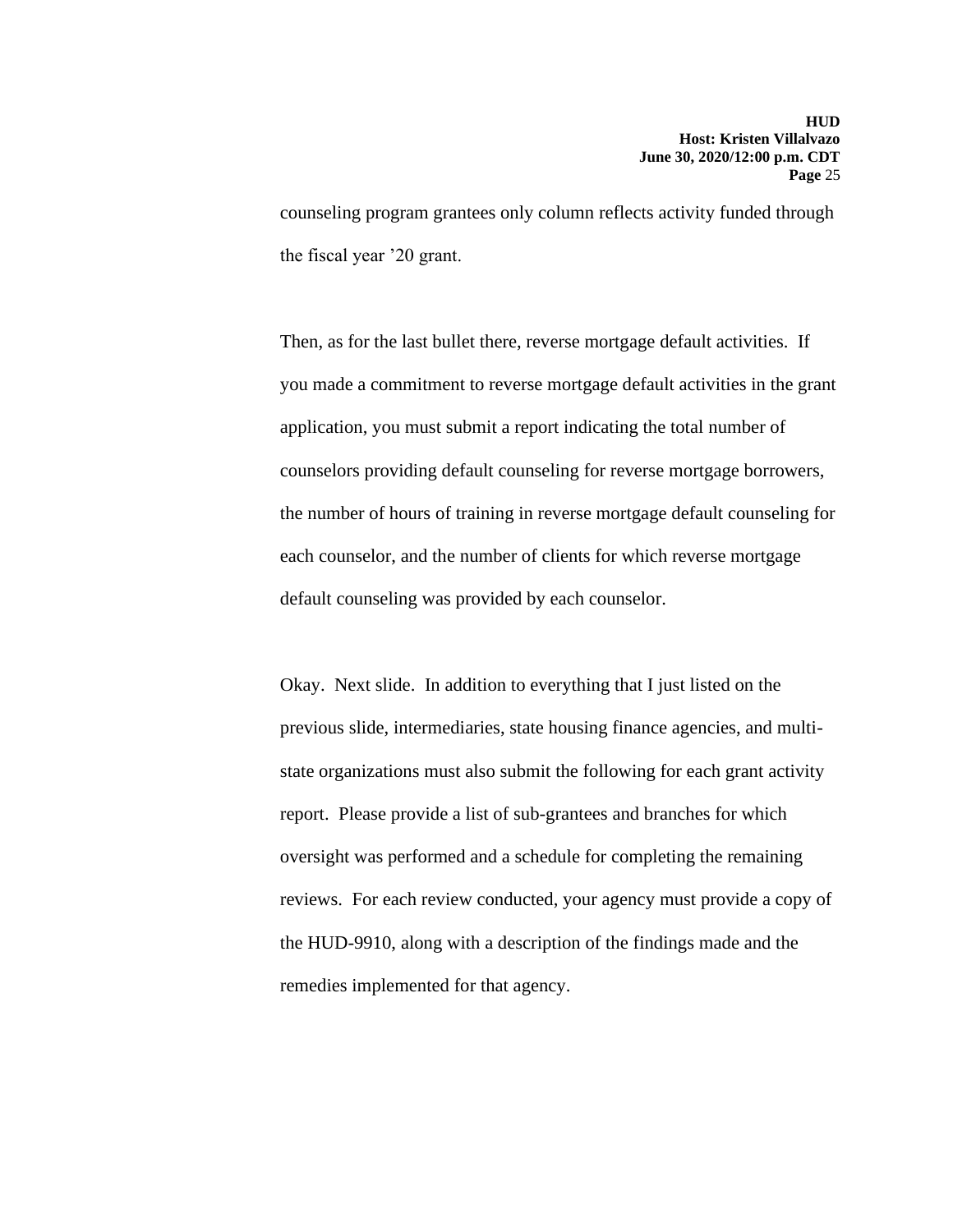For sub-allocations, please include your sub-grantees and branches and corresponding initial set allocation, current balance, quarterly reimbursement amount, and cumulative drawdowns in each request.

If you are requesting reimbursement for cost of managing a network, such as oversight, compliance, quality control, and training, you must submit a detailed accounting of those costs.

In the federal financial report, the FF-425, all intermediaries, FHSAs [ph], and MSOs [ph] are required to complete and submit this form, which summarizes financial data for each grant activity report. Please also be mindful that you are required to report any changes in composition of your network size. That includes any changes for your sub-grantees and branches, since we use that network size to determine the level of funding to award you. More information about this is in the grant agreement.

Okay. Next slide. On to the final report. For all grantees, a final report is due 90 days after the period of performance end date. Besides what I just discussed that is required for each grant activity report, the final report should provide us information on any problems, delays, or adverse conditions that impaired your ability to meet the objective of the award,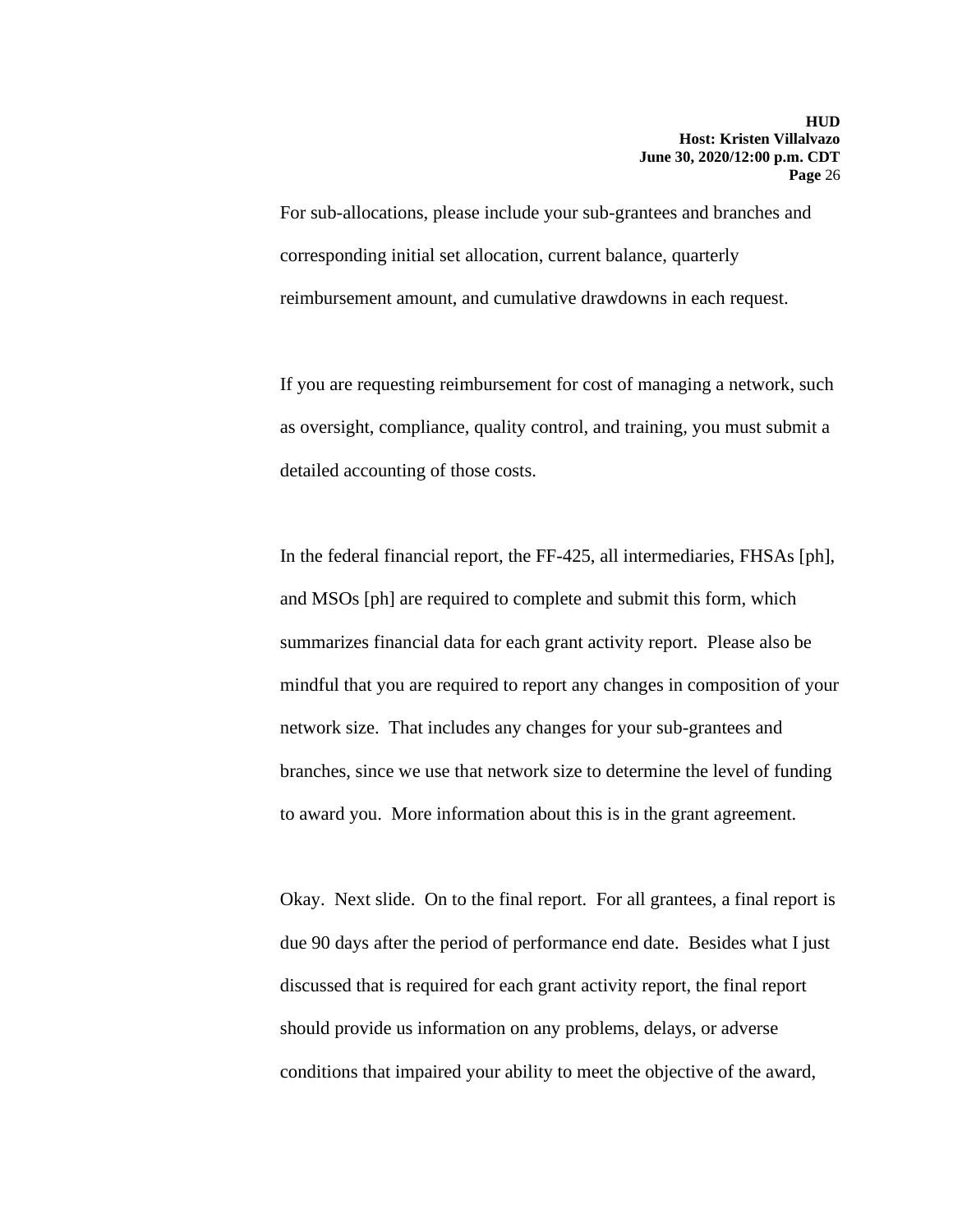and any favorable developments which enabled your ability to meet the objective of the award sooner or at less cost.

Next slide. Additionally, for the final report, you'll also need to submit a certification which states that all applicable close-out activities required under 2 CFR 200.343 have been completed. Please note that this certification is in addition to the certification statement that's required for each grant activity report.

Next slide. For intermediaries, day housing finance agencies, and MSOs only, you are required to report any sub-awards that you provide of \$25,000 or more. Details can be found on how to report that at [www.fsrs.gov](http://www.fsrs.gov/) [ph]. This report is due one month after you have obligated the sub-award.

Next slide. So, now we're going to move on to article 23, where we list some of the miscellaneous items in the grant agreement that are notable. First, if you have committed to reverse mortgage default activities during the fiscal year '19 NOFA, your agency's contact information will appear on the HUD housing counseling exchange. Just wanted to give you a heads-up about that.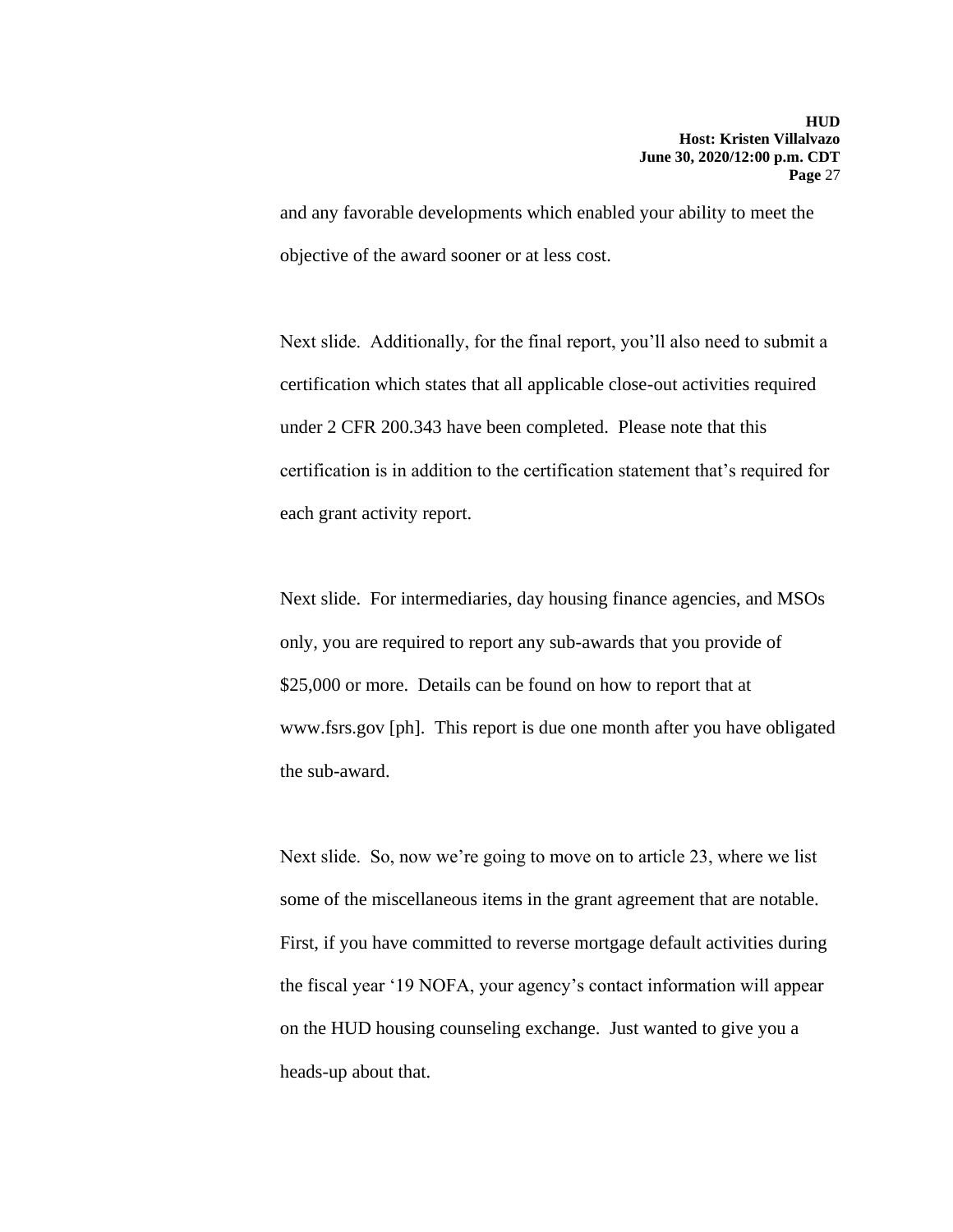Also note that you are required to report to HUD within 15 days if your agency or any other sub-grantees are subject to unresolved findings as a result of an investigation by HUD or another government audit.

Additionally, your agency and your grantees must cooperate with all HUD oversight activities, requests for access to facilities and CMS information, and requests for information including client files and client level data.

Next slide. You should report to your HUD POC at least 60 days prior to implementation, any merger, acquisition, or other changes in form or organizational structure. Your agency succession plan should be available to HUD upon request, and in the third bullet there, please note that a grant award under this NOFA is not intended to cover the total cost of tearing out your agency's counseling program. Your agency should obtain funds from sources other than HUD to cover that portion of the program not funded by HUD.

Next slide. Finally, on this slide we have additional resources listed that would be useful and helpful for you if you have questions about grant execution. That second bullet there, the HUD-99 online toolkit, that will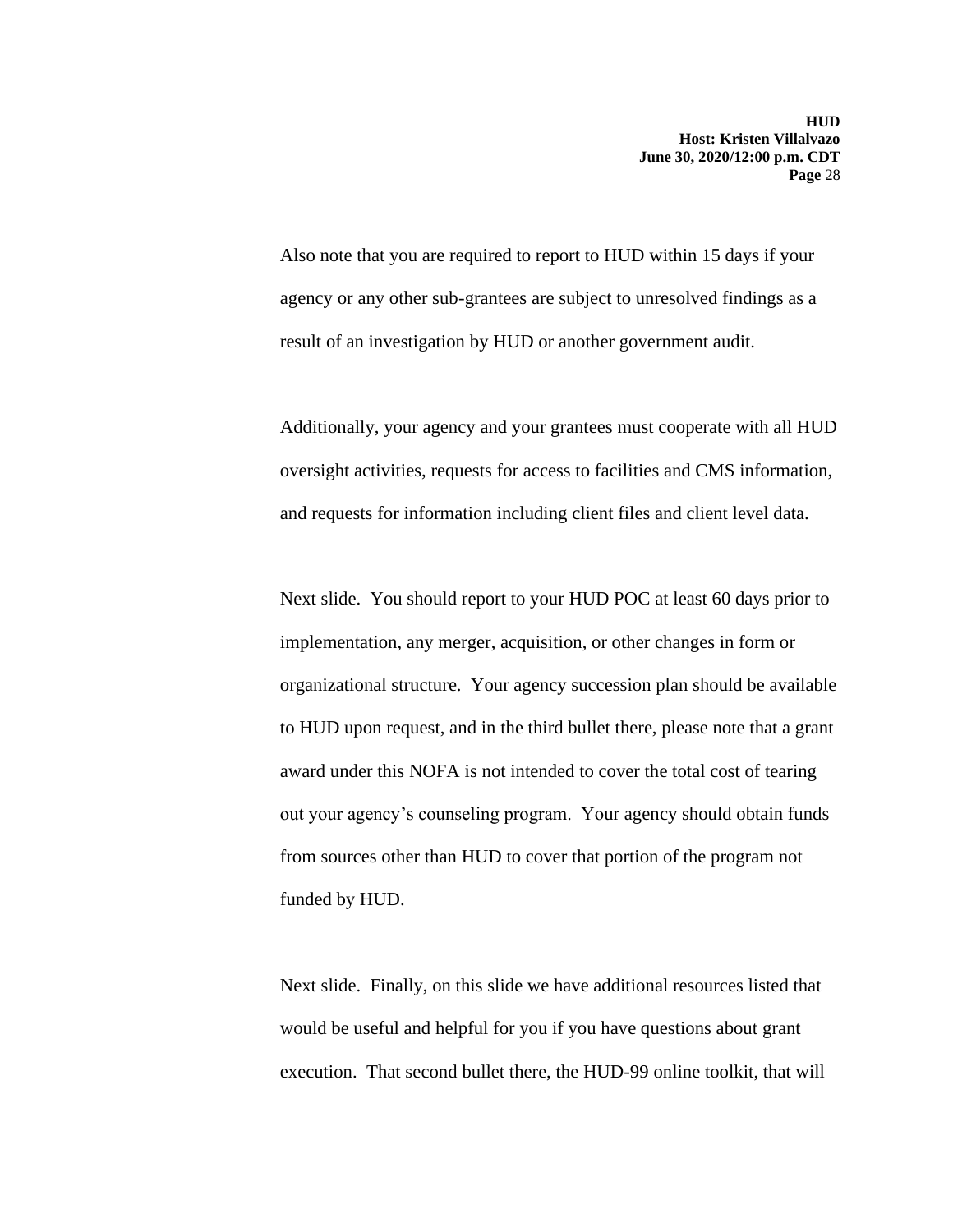give you information on how to submit your 9902 and when thinking through your projections for the year, that's a useful place to go.

Next slide. I'm going to open up to my colleagues to see if there are any questions that we're receiving since we're before the hour here that we would like to cover verbally over this training.

So, Tracy Badua, do you have anything that you would like to point out that we've been receiving through the questions box?

Tracy Yes. Thank you, Melissa, and thank you to all of our presenters. This is Tracy Badua again and I did want to go over a few commonly asked questions that we've seen in our chat and also that have been sent to our [housing.counseling@hud.gov](mailto:housing.counseling@hud.gov) box.

> Some of you have had some questions about the grant reporting schedule, just because Article 11 of the grant agreement does look different this year. When can you submit your first grant activity report and drawdown request and how often do you have to do it after?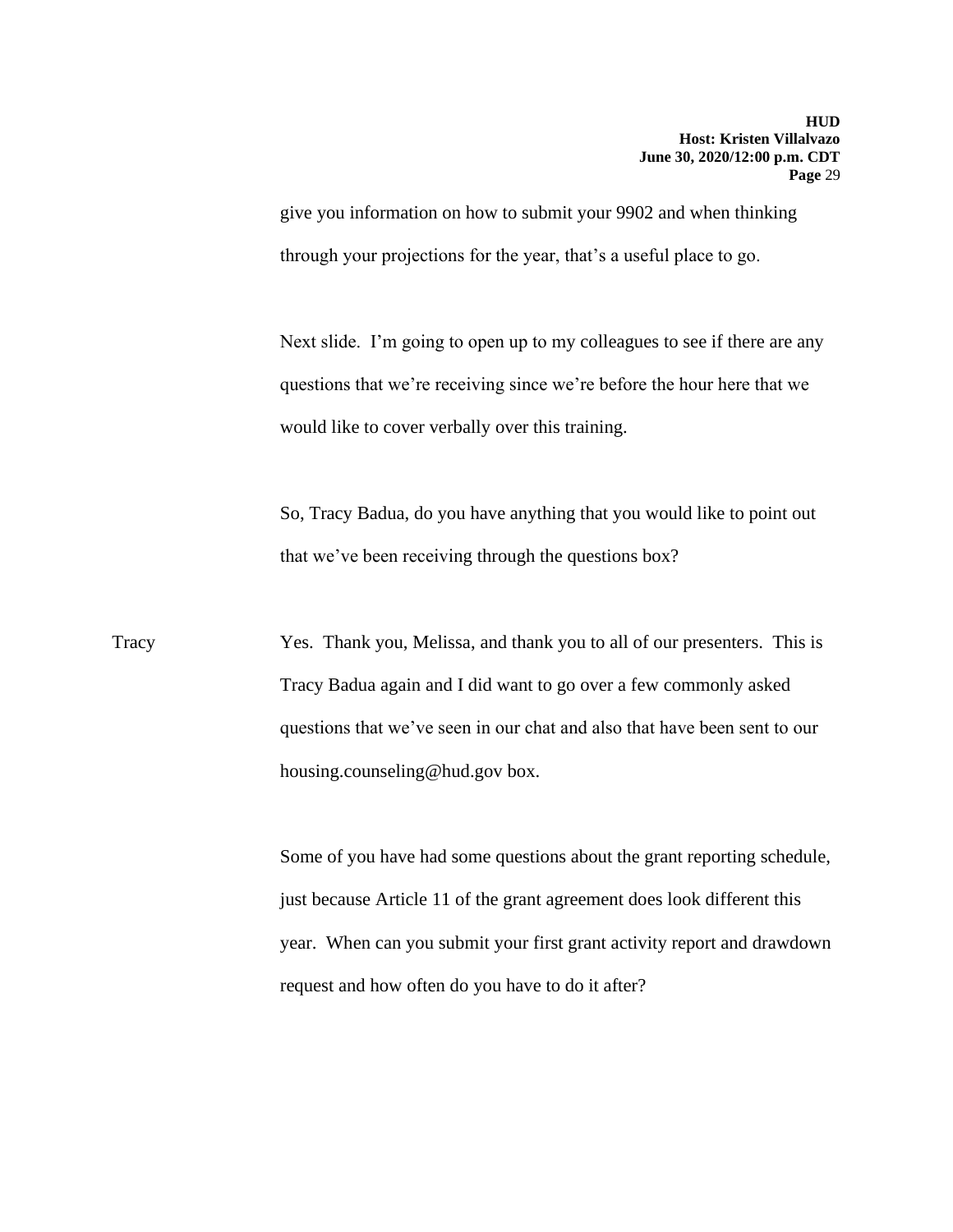Upon executing your fiscal year '20 grant, grantees can submit their grant activity report for activities that occur during prior quarters in the performance period. Your HUD Point Of Contact will go review and approve that grant activity report and will request that you submit you submit your HUD-580 [ph]. For a subsequent quarter, you may submit your grant activity report upon close of the quarter. Please remember that HUD will process your payment requests only upon receipt of an acceptable grant activity report. This requirement has not changed.

You need a grant activity report supporting your request for reimbursement. For information on what's required in a grant activity report, you can refer to what we have in the training here and then also in Article 11.

We also received another question on the certification exam funding and whether grantees are able to shift the money around between the two budget line items. As was discussed earlier, no, the counselor certification budget line item 9520 amount that's on your award, that money can only be used for certification examination fees and nothing else, due to the restrictions in our appropriations language. These examination fees are not reimbursable with any other HUD money and any unused certification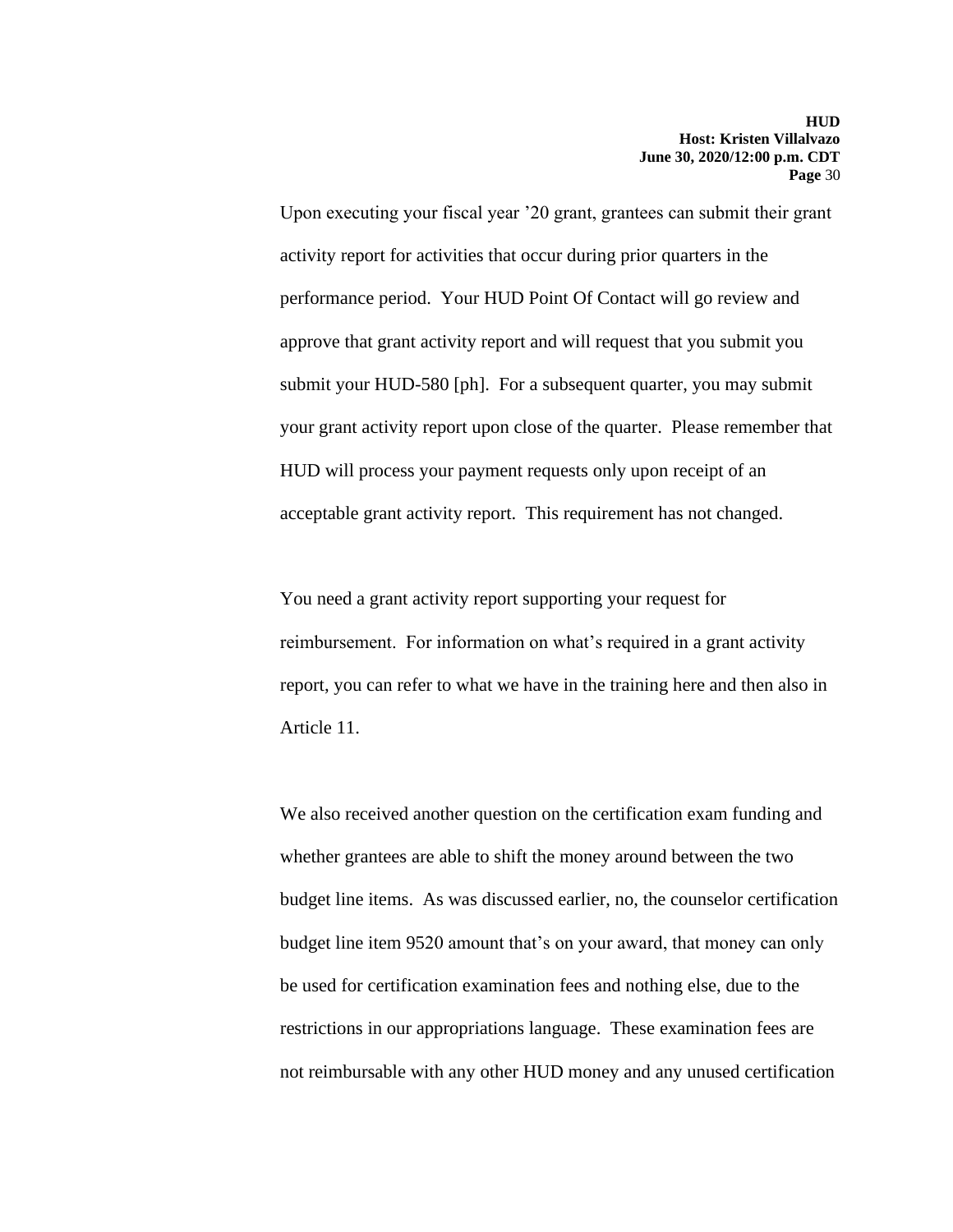money will be recaptured by HUD at the end of the performance period, with no future NOFA scoring penalty to the grantee.

Because funding has been set aside specifically for these certification examination fees, this money can't be spent on any other housing counseling activities and therefore will not be available for draw under the counseling services budget line item.

Then, I also saw a question about electronic signatures. Can we use electronic signatures on our grant award documents? The answer is yes, grantees can opt to electronically sign their grant award documents. Those required documents must then be scanned and emailed to your assigned HUD Point Of Contact. So, check out your award letter for details on that.

We have also seen a couple questions in general about extensions on returning these executed documents. Your grant award letter stated that we are expecting to see those executed documents back by July  $2<sup>nd</sup>$ , but we do recognize that there are some challenges with larger grantees or even just the fact that we're all working from different locations. So, if you do need additional time, please contact your HUD Point Of Contacts. They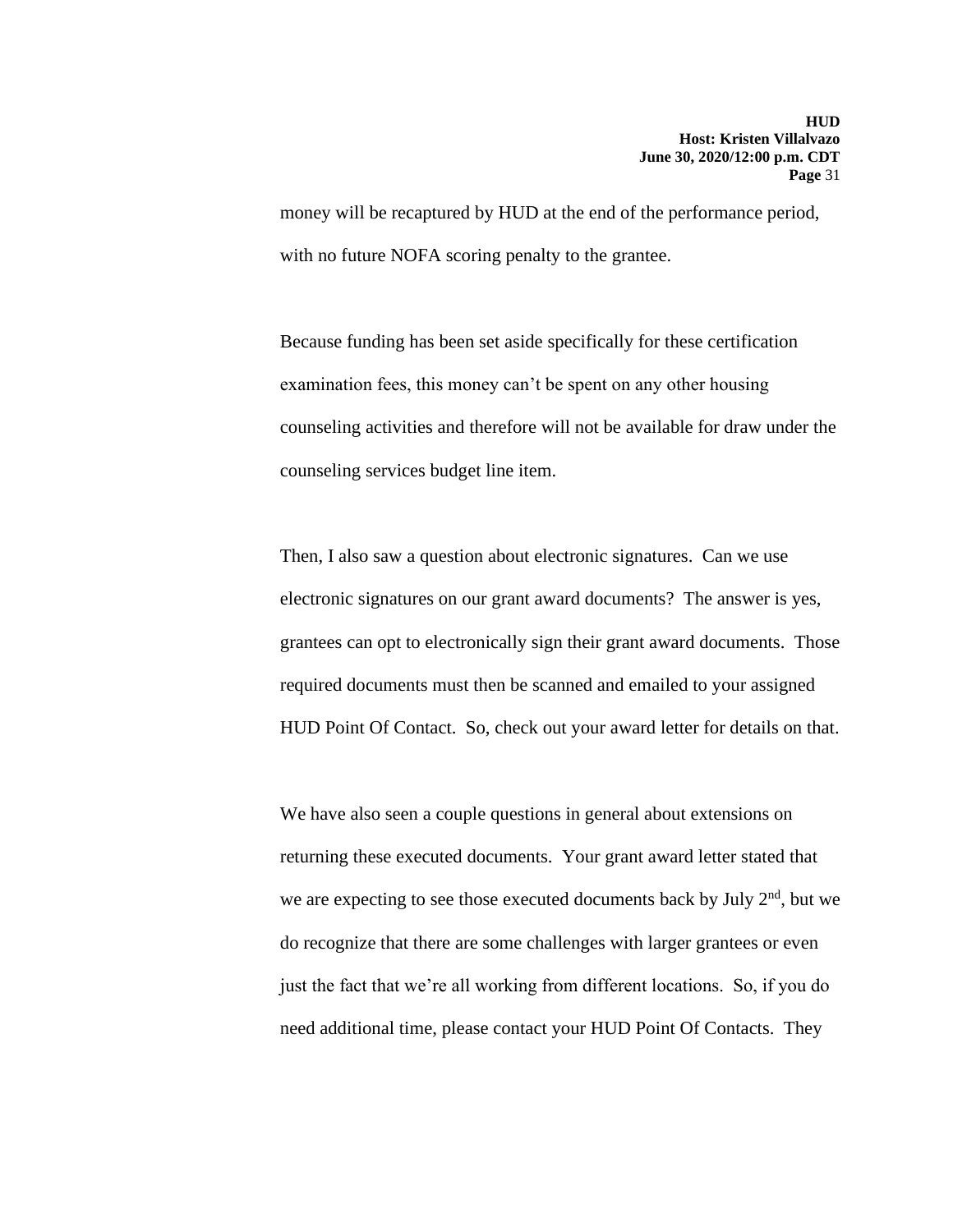should be able to give you more information on an extension for returning those documents.

Those are the questions that I have seen come up, and I'll open it up to my colleagues, Tracy, Shae, and Melissa, in case you've seen anything else you want to highlight.

Alright. I think we've covered as many questions as we're getting. As a reminder again, you can send these questions to our questions box in the GoToWebinar questions box and then also housing[.counseling@hud.gov.](mailto:counseling@hud.gov) We do check those and we'll try to get you a response as quickly as possible.

Next slide, please. As a reminder, these webinar materials will be posted on HUD Exchange in the webinar archive.

Next slide. Before you go, please give us any feedback in the questions box, including whether this webinar was useful to you. If you'll share this information with your coworkers and any other comments you have.